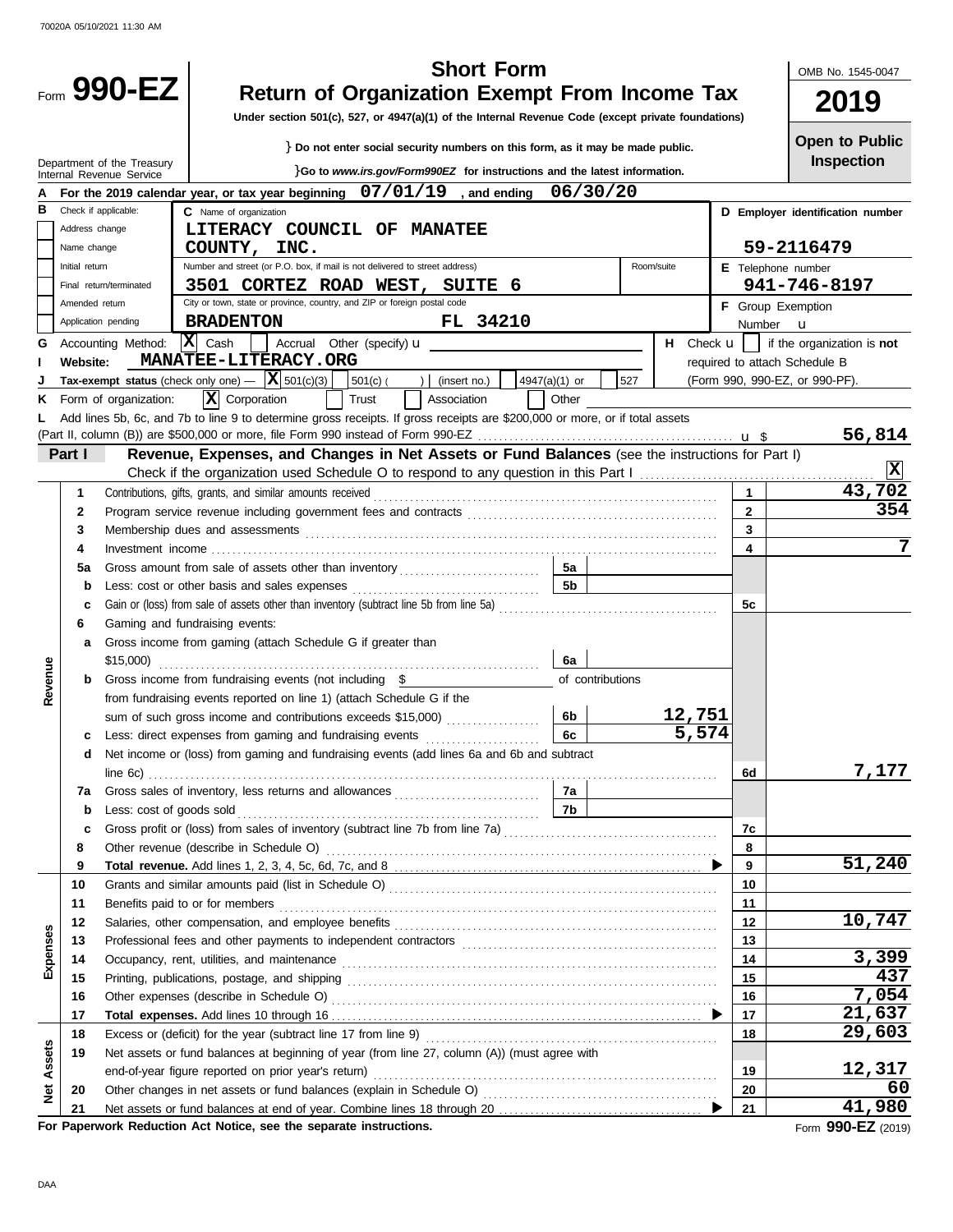| Form 990-EZ (2019)<br>LITERACY COUNCIL OF MANATEE                                                                                                                                                                                      |                                       |                                |       | 59-2116479                                      |          | Page 2                                        |
|----------------------------------------------------------------------------------------------------------------------------------------------------------------------------------------------------------------------------------------|---------------------------------------|--------------------------------|-------|-------------------------------------------------|----------|-----------------------------------------------|
| Part II<br><b>Balance Sheets</b> (see the instructions for Part II)                                                                                                                                                                    |                                       |                                |       |                                                 |          |                                               |
|                                                                                                                                                                                                                                        |                                       |                                |       |                                                 |          | x                                             |
|                                                                                                                                                                                                                                        |                                       |                                |       | (A) Beginning of year                           |          | (B) End of year                               |
|                                                                                                                                                                                                                                        |                                       |                                |       | 3,780                                           | 22       | 34,978                                        |
| 23 Land and buildings                                                                                                                                                                                                                  |                                       |                                |       | 0                                               | 23       |                                               |
|                                                                                                                                                                                                                                        |                                       |                                |       | 8,793                                           | 24       | 9,263                                         |
| 25 Total assets                                                                                                                                                                                                                        |                                       |                                |       | 12,573                                          | 25       | 44,241                                        |
|                                                                                                                                                                                                                                        |                                       |                                |       | 256                                             | 26       | $\overline{2,261}$                            |
| 27 Net assets or fund balances (line 27 of column (B) must agree with line 21)                                                                                                                                                         |                                       |                                |       | 12,317                                          | 27       | 41,980                                        |
| Part III<br>Statement of Program Service Accomplishments (see the instructions for Part III)<br>Check if the organization used Schedule O to respond to any question in this Part III                                                  |                                       |                                |       |                                                 |          | <b>Expenses</b>                               |
| What is the organization's primary exempt purpose?                                                                                                                                                                                     |                                       |                                |       |                                                 |          | (Required for section                         |
| TO TEACH ADULTS TO READ.                                                                                                                                                                                                               |                                       |                                |       |                                                 |          | $501(c)(3)$ and $501(c)(4)$                   |
| Describe the organization's program service accomplishments for each of its three largest program services,                                                                                                                            |                                       |                                |       |                                                 |          | organizations; optional for                   |
| as measured by expenses. In a clear and concise manner, describe the services provided, the number of                                                                                                                                  |                                       |                                |       |                                                 | others.) |                                               |
| persons benefited, and other relevant information for each program title.                                                                                                                                                              |                                       |                                |       |                                                 |          |                                               |
| 28<br>ADULT EDUCATION PROGRAM - TEACH ANY ADULT THE ENGLISH LANGUAGE OR TO                                                                                                                                                             |                                       |                                |       |                                                 |          |                                               |
| IMPROVE THEIR CURRENT ENGLISH COMMUNICATION SKILLS; INCREASE PUBLIC                                                                                                                                                                    |                                       |                                |       |                                                 |          |                                               |
| AWARENESS OF THE PROBLEMS OF LITERACY IN TODAY'S SOCIETY.                                                                                                                                                                              |                                       |                                |       |                                                 |          |                                               |
| If this amount includes foreign grants, check here<br>(Grants \$                                                                                                                                                                       |                                       |                                |       | $\mathbf{u}$                                    | 28a      | 21,637                                        |
| 29                                                                                                                                                                                                                                     |                                       |                                |       |                                                 |          |                                               |
|                                                                                                                                                                                                                                        |                                       |                                |       |                                                 |          |                                               |
|                                                                                                                                                                                                                                        |                                       |                                |       |                                                 |          |                                               |
| (Grants \$                                                                                                                                                                                                                             |                                       |                                |       |                                                 | 29a      |                                               |
| 30                                                                                                                                                                                                                                     |                                       |                                |       |                                                 |          |                                               |
|                                                                                                                                                                                                                                        |                                       |                                |       |                                                 |          |                                               |
|                                                                                                                                                                                                                                        |                                       |                                |       |                                                 |          |                                               |
| (Grants \$                                                                                                                                                                                                                             |                                       |                                |       |                                                 | 30a      |                                               |
|                                                                                                                                                                                                                                        |                                       |                                |       |                                                 |          |                                               |
| (Grants \$                                                                                                                                                                                                                             |                                       |                                |       |                                                 | 31a      |                                               |
|                                                                                                                                                                                                                                        |                                       |                                |       | u                                               | 32       | 21,637                                        |
| List of Officers, Directors, Trustees, and Key Employees (list each one even if not compensated - see the instructions for Part IV)<br>Part IV<br>Check if the organization used Schedule O to respond to any question in this Part IV |                                       |                                |       |                                                 |          |                                               |
|                                                                                                                                                                                                                                        | (b) Average                           | (c) Reportable<br>compensation |       | (d) Health benefits,                            |          |                                               |
| (a) Name and title                                                                                                                                                                                                                     | hours per week<br>devoted to position | (Forms W-2/1099-MISC)          |       | contributions to employee<br>benefit plans, and |          | (e) Estimated amount of<br>other compensation |
|                                                                                                                                                                                                                                        |                                       | (if not paid, enter -0-)       |       | deferred compensation                           |          |                                               |
| SHERRY EMIGH                                                                                                                                                                                                                           |                                       |                                |       |                                                 |          |                                               |
| <b>PRESIDENT</b>                                                                                                                                                                                                                       | 1.00                                  |                                | 0     |                                                 | 0        | 0                                             |
| ROBERT JOHNSON                                                                                                                                                                                                                         |                                       |                                |       |                                                 |          |                                               |
| <b>VICE PRESIDENT</b>                                                                                                                                                                                                                  | 1.00                                  |                                | 0     |                                                 | 0        | 0                                             |
| <b>MAYU FIELDING</b>                                                                                                                                                                                                                   |                                       |                                |       |                                                 |          |                                               |
| <b>SECRETARY</b>                                                                                                                                                                                                                       | 1.00                                  |                                | 0     |                                                 | 0        | 0                                             |
| ROGER BOOS                                                                                                                                                                                                                             |                                       |                                |       |                                                 |          |                                               |
| TREASURER                                                                                                                                                                                                                              | 1.00                                  |                                | 0     |                                                 | 0        | 0                                             |
| PATRICIA MCMAHON                                                                                                                                                                                                                       |                                       |                                |       |                                                 |          |                                               |
| <b>DIRECTOR</b>                                                                                                                                                                                                                        | 1.00                                  |                                | 0     |                                                 | 0        | 0                                             |
| STEPHANIE ARTHUR                                                                                                                                                                                                                       |                                       |                                |       |                                                 |          |                                               |
| <b>DIRECTOR</b>                                                                                                                                                                                                                        | 1.00                                  |                                | 0     |                                                 | 0        | 0                                             |
| LUIS CASTRO                                                                                                                                                                                                                            |                                       |                                |       |                                                 |          |                                               |
| <b>DIRECTOR</b>                                                                                                                                                                                                                        | 1.00                                  |                                | 0     |                                                 | 0        | 0                                             |
| PASCALE EDOUARD                                                                                                                                                                                                                        |                                       |                                |       |                                                 |          |                                               |
| <b>DIRECTOR</b>                                                                                                                                                                                                                        | 1.00                                  |                                | 0     |                                                 | 0        | 0                                             |
| PHYLLIS C BROWN                                                                                                                                                                                                                        |                                       |                                |       |                                                 |          |                                               |
| <b>DIRECTOR</b>                                                                                                                                                                                                                        | 1.00                                  |                                | 0     |                                                 | 0        | 0                                             |
| <b>MEAGAN MORALES CORREA</b>                                                                                                                                                                                                           |                                       |                                |       |                                                 |          |                                               |
| INTERIM DIRECTOR                                                                                                                                                                                                                       | 20.00                                 |                                | 3,208 |                                                 | 0        | 0                                             |
|                                                                                                                                                                                                                                        |                                       |                                |       |                                                 |          |                                               |
|                                                                                                                                                                                                                                        |                                       |                                |       |                                                 |          |                                               |
|                                                                                                                                                                                                                                        |                                       |                                |       |                                                 |          |                                               |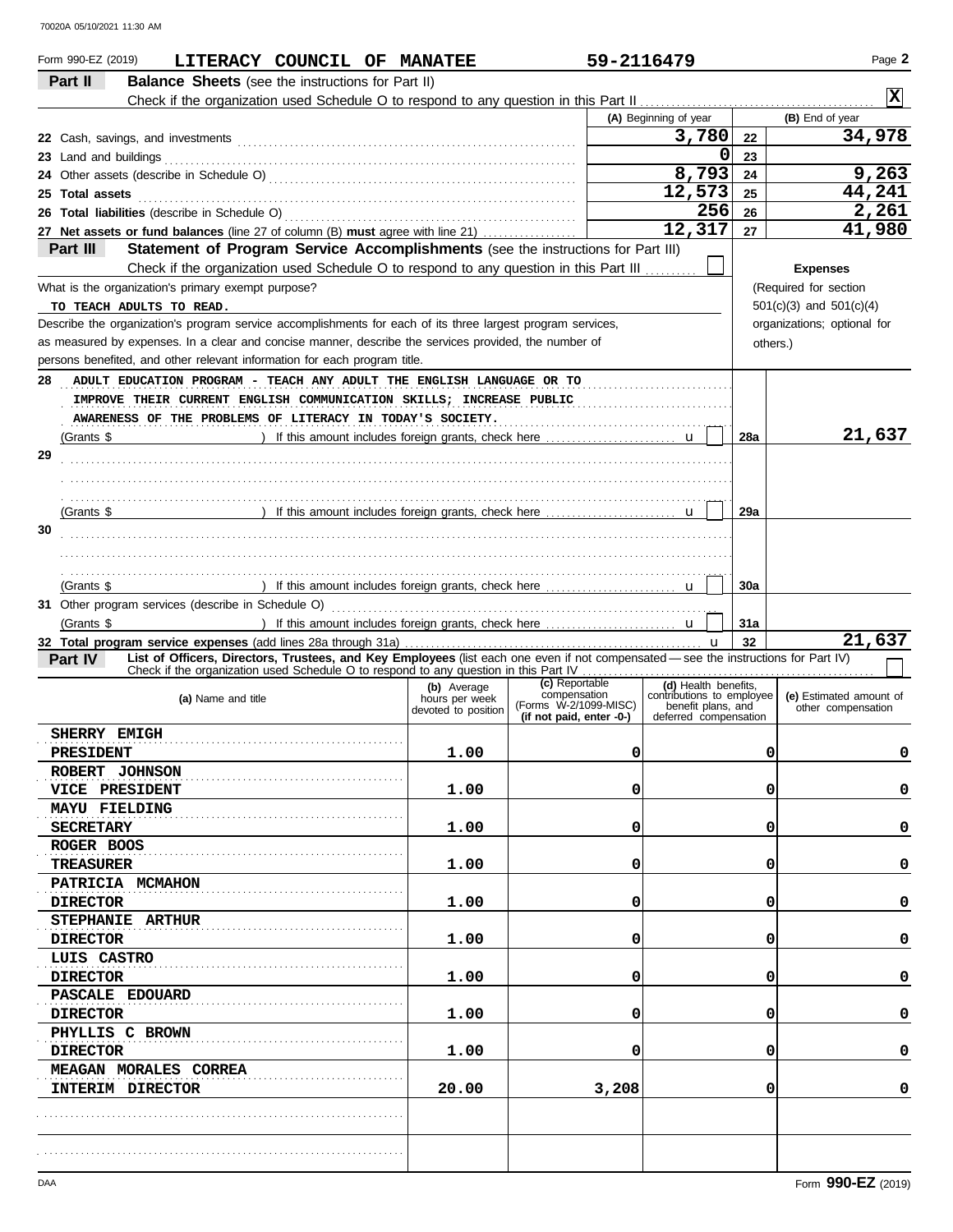|     | Form 990-EZ (2019) |                                                                             | LITERACY COUNCIL OF MANATEE |                                                                                                                | 59-2116479                                                                                                                                                                                                          |                                                                                                                                                                                                                                                                                                                                 |                 |     | Page 3       |
|-----|--------------------|-----------------------------------------------------------------------------|-----------------------------|----------------------------------------------------------------------------------------------------------------|---------------------------------------------------------------------------------------------------------------------------------------------------------------------------------------------------------------------|---------------------------------------------------------------------------------------------------------------------------------------------------------------------------------------------------------------------------------------------------------------------------------------------------------------------------------|-----------------|-----|--------------|
|     | Part V             |                                                                             |                             |                                                                                                                | Other Information (Note the Schedule A and personal benefit contract statement requirements in the<br>instructions for Part V.) Check if the organization used Schedule O to respond to any question in this Part V |                                                                                                                                                                                                                                                                                                                                 |                 |     |              |
|     |                    |                                                                             |                             |                                                                                                                |                                                                                                                                                                                                                     |                                                                                                                                                                                                                                                                                                                                 |                 | Yes | No           |
| 33  |                    |                                                                             |                             |                                                                                                                | Did the organization engage in any significant activity not previously reported to the IRS? If "Yes," provide a                                                                                                     |                                                                                                                                                                                                                                                                                                                                 |                 |     |              |
|     |                    | detailed description of each activity in Schedule O                         |                             |                                                                                                                |                                                                                                                                                                                                                     |                                                                                                                                                                                                                                                                                                                                 | 33              |     | X            |
| 34  |                    |                                                                             |                             |                                                                                                                | Were any significant changes made to the organizing or governing documents? If "Yes," attach a conformed                                                                                                            |                                                                                                                                                                                                                                                                                                                                 |                 |     |              |
|     |                    |                                                                             |                             |                                                                                                                | copy of the amended documents if they reflect a change to the organization's name. Otherwise, explain the                                                                                                           |                                                                                                                                                                                                                                                                                                                                 |                 |     |              |
|     |                    | change on Schedule O. See instructions                                      |                             |                                                                                                                |                                                                                                                                                                                                                     |                                                                                                                                                                                                                                                                                                                                 | 34              |     | x            |
| 35a |                    |                                                                             |                             |                                                                                                                | Did the organization have unrelated business gross income of \$1,000 or more during the year from business                                                                                                          |                                                                                                                                                                                                                                                                                                                                 |                 |     |              |
|     |                    | activities (such as those reported on lines 2, 6a, and 7a, among others)?   |                             |                                                                                                                |                                                                                                                                                                                                                     |                                                                                                                                                                                                                                                                                                                                 | <b>35a</b>      |     | x            |
| b   |                    |                                                                             |                             |                                                                                                                | If "Yes" to line 35a, has the organization filed a Form 990-T for the year? If "No," provide an explanation in Schedule O                                                                                           |                                                                                                                                                                                                                                                                                                                                 | 35 <sub>b</sub> |     |              |
| c   |                    |                                                                             |                             |                                                                                                                | Was the organization a section $501(c)(4)$ , $501(c)(5)$ , or $501(c)(6)$ organization subject to section $6033(e)$ notice,                                                                                         |                                                                                                                                                                                                                                                                                                                                 |                 |     | x            |
|     |                    |                                                                             |                             | reporting, and proxy tax requirements during the year? If "Yes," complete Schedule C, Part III                 |                                                                                                                                                                                                                     |                                                                                                                                                                                                                                                                                                                                 | 35c             |     |              |
| 36  |                    |                                                                             |                             | Did the organization undergo a liquidation, dissolution, termination, or significant disposition of net assets |                                                                                                                                                                                                                     |                                                                                                                                                                                                                                                                                                                                 | 36              |     | x            |
| 37a |                    | during the year? If "Yes," complete applicable parts of Schedule N          |                             |                                                                                                                |                                                                                                                                                                                                                     |                                                                                                                                                                                                                                                                                                                                 |                 |     |              |
| b   |                    | Did the organization file Form 1120-POL for this year?                      |                             |                                                                                                                |                                                                                                                                                                                                                     |                                                                                                                                                                                                                                                                                                                                 | 37b             |     | x            |
| 38a |                    |                                                                             |                             |                                                                                                                | Did the organization borrow from, or make any loans to, any officer, director, trustee, or key employee; or were                                                                                                    |                                                                                                                                                                                                                                                                                                                                 |                 |     |              |
|     |                    |                                                                             |                             |                                                                                                                | any such loans made in a prior year and still outstanding at the end of the tax year covered by this return?                                                                                                        |                                                                                                                                                                                                                                                                                                                                 | 38a             |     | x            |
| b   |                    |                                                                             |                             | If "Yes," complete Schedule L, Part II, and enter the total amount involved                                    |                                                                                                                                                                                                                     | 38b                                                                                                                                                                                                                                                                                                                             |                 |     |              |
| 39  |                    | Section 501(c)(7) organizations. Enter:                                     |                             |                                                                                                                |                                                                                                                                                                                                                     |                                                                                                                                                                                                                                                                                                                                 |                 |     |              |
| a   |                    | Initiation fees and capital contributions included on line 9                |                             |                                                                                                                | 39a                                                                                                                                                                                                                 |                                                                                                                                                                                                                                                                                                                                 |                 |     |              |
| b   |                    |                                                                             |                             |                                                                                                                |                                                                                                                                                                                                                     | 39 <sub>b</sub>                                                                                                                                                                                                                                                                                                                 |                 |     |              |
| 40a |                    |                                                                             |                             | Section 501(c)(3) organizations. Enter amount of tax imposed on the organization during the year under:        |                                                                                                                                                                                                                     |                                                                                                                                                                                                                                                                                                                                 |                 |     |              |
|     |                    |                                                                             |                             |                                                                                                                | section 4911 <b>u</b> ____________________; section 4912 <b>u</b> __________________; section 4955 <b>u</b>                                                                                                         |                                                                                                                                                                                                                                                                                                                                 |                 |     |              |
| b   |                    |                                                                             |                             |                                                                                                                | Section 501(c)(3), 501(c)(4), and 501(c)(29) organizations. Did the organization engage in any section 4958                                                                                                         |                                                                                                                                                                                                                                                                                                                                 |                 |     |              |
|     |                    |                                                                             |                             |                                                                                                                | excess benefit transaction during the year, or did it engage in an excess benefit transaction in a prior year                                                                                                       |                                                                                                                                                                                                                                                                                                                                 |                 |     |              |
|     |                    |                                                                             |                             | that has not been reported on any of its prior Forms 990 or 990-EZ? If "Yes," complete Schedule L, Part I      |                                                                                                                                                                                                                     |                                                                                                                                                                                                                                                                                                                                 | 40 <sub>b</sub> |     | x            |
| c   |                    |                                                                             |                             | Section $501(c)(3)$ , $501(c)(4)$ , and $501(c)(29)$ organizations. Enter amount of tax imposed                |                                                                                                                                                                                                                     |                                                                                                                                                                                                                                                                                                                                 |                 |     |              |
|     |                    |                                                                             |                             | on organization managers or disqualified persons during the year under sections 4912,                          |                                                                                                                                                                                                                     |                                                                                                                                                                                                                                                                                                                                 |                 |     |              |
|     | 4955, and 4958     |                                                                             |                             |                                                                                                                |                                                                                                                                                                                                                     | $\mathbf{u}$ and $\mathbf{u}$ and $\mathbf{u}$ and $\mathbf{u}$ and $\mathbf{u}$ and $\mathbf{u}$ and $\mathbf{u}$ and $\mathbf{u}$ and $\mathbf{u}$ and $\mathbf{u}$ and $\mathbf{u}$ and $\mathbf{u}$ and $\mathbf{u}$ and $\mathbf{u}$ and $\mathbf{u}$ and $\mathbf{u}$ and $\mathbf{u}$ and                                |                 |     |              |
| d   |                    |                                                                             |                             | Section $501(c)(3)$ , $501(c)(4)$ , and $501(c)(29)$ organizations. Enter amount of tax on line                |                                                                                                                                                                                                                     |                                                                                                                                                                                                                                                                                                                                 |                 |     |              |
|     |                    | 40c reimbursed by the organization                                          |                             |                                                                                                                |                                                                                                                                                                                                                     | $\mathbf u$ and $\mathbf u$ and $\mathbf u$ and $\mathbf u$ and $\mathbf u$ and $\mathbf u$ and $\mathbf u$ and $\mathbf u$ and $\mathbf u$ and $\mathbf u$ and $\mathbf u$ and $\mathbf u$ and $\mathbf u$ and $\mathbf u$ and $\mathbf u$ and $\mathbf u$ and $\mathbf u$ and $\mathbf u$ and $\mathbf u$ and $\mathbf u$ and |                 |     |              |
| е   |                    |                                                                             |                             | All organizations. At any time during the tax year, was the organization a party to a prohibited tax shelter   |                                                                                                                                                                                                                     |                                                                                                                                                                                                                                                                                                                                 |                 |     |              |
|     |                    | transaction? If "Yes," complete Form 8886-T                                 |                             |                                                                                                                |                                                                                                                                                                                                                     |                                                                                                                                                                                                                                                                                                                                 | 40e             |     | x            |
| 41  |                    | List the states with which a copy of this return is filed $\mathbf{u}$ MONE |                             |                                                                                                                |                                                                                                                                                                                                                     |                                                                                                                                                                                                                                                                                                                                 |                 |     |              |
| 42a |                    |                                                                             |                             |                                                                                                                | The organization's books are in care of <b>u</b> THE ORGANIZATION                                                                                                                                                   | Telephone no. u 941-746-8197                                                                                                                                                                                                                                                                                                    |                 |     |              |
|     |                    | 3501 CORTEZ ROAD WEST, SUITE 6                                              |                             |                                                                                                                |                                                                                                                                                                                                                     |                                                                                                                                                                                                                                                                                                                                 |                 |     |              |
|     |                    | Located at <b>u</b> BRADENTON                                               |                             |                                                                                                                | FL.                                                                                                                                                                                                                 | $ZIP + 4$ $\mathbf{u}$                                                                                                                                                                                                                                                                                                          | 34210           |     |              |
| b   |                    |                                                                             |                             |                                                                                                                | At any time during the calendar year, did the organization have an interest in or a signature or other authority over                                                                                               |                                                                                                                                                                                                                                                                                                                                 |                 | Yes | No           |
|     |                    |                                                                             |                             |                                                                                                                |                                                                                                                                                                                                                     |                                                                                                                                                                                                                                                                                                                                 | 42 <sub>b</sub> |     | x            |
|     |                    | If "Yes," enter the name of the foreign country u                           |                             |                                                                                                                | See the instructions for exceptions and filing requirements for FinCEN Form 114, Report of Foreign Bank and                                                                                                         |                                                                                                                                                                                                                                                                                                                                 |                 |     |              |
|     |                    | Financial Accounts (FBAR).                                                  |                             |                                                                                                                |                                                                                                                                                                                                                     |                                                                                                                                                                                                                                                                                                                                 |                 |     |              |
| c   |                    |                                                                             |                             |                                                                                                                | At any time during the calendar year, did the organization maintain an office outside the United States?                                                                                                            |                                                                                                                                                                                                                                                                                                                                 | 42c             |     | X.           |
|     |                    | If "Yes," enter the name of the foreign country u                           |                             |                                                                                                                |                                                                                                                                                                                                                     |                                                                                                                                                                                                                                                                                                                                 |                 |     |              |
| 43  |                    |                                                                             |                             |                                                                                                                |                                                                                                                                                                                                                     |                                                                                                                                                                                                                                                                                                                                 |                 |     | $\mathbf{u}$ |
|     |                    |                                                                             |                             |                                                                                                                |                                                                                                                                                                                                                     | 43                                                                                                                                                                                                                                                                                                                              |                 |     |              |
|     |                    |                                                                             |                             |                                                                                                                |                                                                                                                                                                                                                     |                                                                                                                                                                                                                                                                                                                                 |                 | Yes | No           |
| 44a |                    |                                                                             |                             | Did the organization maintain any donor advised funds during the year? If "Yes," Form 990 must be              |                                                                                                                                                                                                                     |                                                                                                                                                                                                                                                                                                                                 |                 |     |              |
|     |                    | completed instead of Form 990-EZ                                            |                             |                                                                                                                |                                                                                                                                                                                                                     |                                                                                                                                                                                                                                                                                                                                 | 44a             |     | x            |
| b   |                    |                                                                             |                             | Did the organization operate one or more hospital facilities during the year? If "Yes," Form 990 must be       |                                                                                                                                                                                                                     |                                                                                                                                                                                                                                                                                                                                 |                 |     |              |
|     |                    |                                                                             |                             |                                                                                                                |                                                                                                                                                                                                                     |                                                                                                                                                                                                                                                                                                                                 | 44b             |     | x            |
| c   |                    |                                                                             |                             |                                                                                                                |                                                                                                                                                                                                                     |                                                                                                                                                                                                                                                                                                                                 | 44c             |     | х            |
| d   |                    |                                                                             |                             | If "Yes" to line 44c, has the organization filed a Form 720 to report these payments? If "No," provide an      |                                                                                                                                                                                                                     |                                                                                                                                                                                                                                                                                                                                 |                 |     |              |
|     |                    |                                                                             |                             |                                                                                                                |                                                                                                                                                                                                                     |                                                                                                                                                                                                                                                                                                                                 | 44d             |     |              |
| 45a |                    |                                                                             |                             |                                                                                                                |                                                                                                                                                                                                                     |                                                                                                                                                                                                                                                                                                                                 | 45a             |     | x            |
| b   |                    |                                                                             |                             |                                                                                                                | Did the organization receive any payment from or engage in any transaction with a controlled entity within the                                                                                                      |                                                                                                                                                                                                                                                                                                                                 |                 |     |              |
|     |                    |                                                                             |                             | meaning of section 512(b)(13)? If "Yes," Form 990 and Schedule R may need to be completed instead of           |                                                                                                                                                                                                                     |                                                                                                                                                                                                                                                                                                                                 |                 |     |              |
|     |                    |                                                                             |                             |                                                                                                                |                                                                                                                                                                                                                     |                                                                                                                                                                                                                                                                                                                                 | 45b             |     | X.           |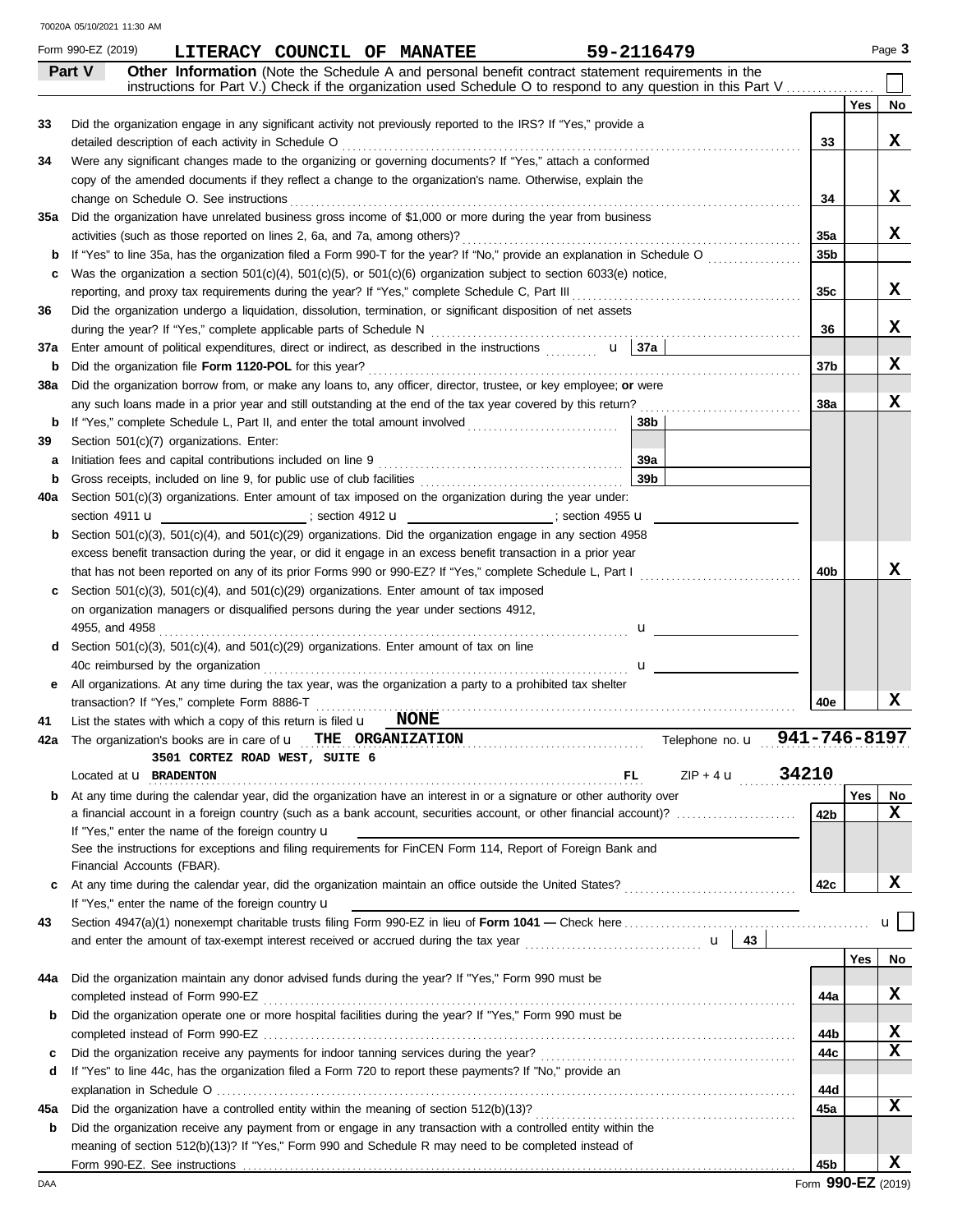|             | Form 990-EZ (2019)                                                 | LITERACY COUNCIL OF MANATEE                                                                                                                                                                                                                                                                                              |                  |                                                      |                                                         |      | 59-2116479                                                                                       |                                               |           | Page 4           |
|-------------|--------------------------------------------------------------------|--------------------------------------------------------------------------------------------------------------------------------------------------------------------------------------------------------------------------------------------------------------------------------------------------------------------------|------------------|------------------------------------------------------|---------------------------------------------------------|------|--------------------------------------------------------------------------------------------------|-----------------------------------------------|-----------|------------------|
| 46          |                                                                    | Did the organization engage, directly or indirectly, in political campaign activities on behalf of or in opposition                                                                                                                                                                                                      |                  |                                                      |                                                         |      |                                                                                                  |                                               | Yes       | No               |
|             | Part VI                                                            | Section 501(c)(3) Organizations Only<br>All section 501(c)(3) organizations must answer questions 47-49b and 52, and complete the tables for lines<br>50 and 51.                                                                                                                                                         |                  |                                                      |                                                         |      |                                                                                                  | 46                                            |           | x                |
| 47          |                                                                    | Did the organization engage in lobbying activities or have a section 501(h) election in effect during the tax                                                                                                                                                                                                            |                  |                                                      |                                                         |      |                                                                                                  |                                               | Yes       | No               |
|             |                                                                    | year? If "Yes," complete Schedule C, Part II                                                                                                                                                                                                                                                                             |                  |                                                      |                                                         |      |                                                                                                  | 47                                            |           | X<br>$\mathbf x$ |
| 48<br>49a   |                                                                    |                                                                                                                                                                                                                                                                                                                          |                  |                                                      |                                                         |      |                                                                                                  | 48<br>49a                                     |           | $\mathbf x$      |
| b           | If "Yes," was the related organization a section 527 organization? |                                                                                                                                                                                                                                                                                                                          |                  |                                                      |                                                         |      | 49b                                                                                              |                                               |           |                  |
| 50          |                                                                    | Complete this table for the organization's five highest compensated employees (other than officers, directors, trustees, and key                                                                                                                                                                                         |                  |                                                      |                                                         |      |                                                                                                  |                                               |           |                  |
|             |                                                                    | employees) who each received more than \$100,000 of compensation from the organization. If there is none, enter "None."                                                                                                                                                                                                  |                  |                                                      |                                                         |      |                                                                                                  |                                               |           |                  |
|             |                                                                    | (a) Name and title of each employee                                                                                                                                                                                                                                                                                      |                  | (b) Average<br>hours per week<br>devoted to position | (c) Reportable<br>compensation<br>(Forms W-2/1099-MISC) |      | (d) Health benefits.<br>contributions to employee<br>benefit plans, and<br>deferred compensation | (e) Estimated amount of<br>other compensation |           |                  |
|             | <b>NONE</b>                                                        |                                                                                                                                                                                                                                                                                                                          |                  |                                                      |                                                         |      |                                                                                                  |                                               |           |                  |
|             |                                                                    |                                                                                                                                                                                                                                                                                                                          |                  |                                                      |                                                         |      |                                                                                                  |                                               |           |                  |
|             |                                                                    |                                                                                                                                                                                                                                                                                                                          |                  |                                                      |                                                         |      |                                                                                                  |                                               |           |                  |
|             |                                                                    |                                                                                                                                                                                                                                                                                                                          |                  |                                                      |                                                         |      |                                                                                                  |                                               |           |                  |
|             |                                                                    |                                                                                                                                                                                                                                                                                                                          |                  |                                                      |                                                         |      |                                                                                                  |                                               |           |                  |
| f<br>51     |                                                                    | Total number of other employees paid over \$100,000<br>Complete this table for the organization's five highest compensated independent contractors who each received more than<br>\$100,000 of compensation from the organization. If there is none, enter "None."                                                       |                  |                                                      |                                                         |      |                                                                                                  |                                               |           |                  |
|             |                                                                    | (a) Name and business address of each independent contractor                                                                                                                                                                                                                                                             |                  |                                                      |                                                         |      | (b) Type of service                                                                              | (c) Compensation                              |           |                  |
| <b>NONE</b> |                                                                    |                                                                                                                                                                                                                                                                                                                          |                  |                                                      |                                                         |      |                                                                                                  |                                               |           |                  |
|             |                                                                    |                                                                                                                                                                                                                                                                                                                          |                  |                                                      |                                                         |      |                                                                                                  |                                               |           |                  |
|             |                                                                    |                                                                                                                                                                                                                                                                                                                          |                  |                                                      |                                                         |      |                                                                                                  |                                               |           |                  |
|             |                                                                    |                                                                                                                                                                                                                                                                                                                          |                  |                                                      |                                                         |      |                                                                                                  |                                               |           |                  |
|             |                                                                    |                                                                                                                                                                                                                                                                                                                          |                  |                                                      |                                                         |      |                                                                                                  |                                               |           |                  |
| d<br>52     |                                                                    | Total number of other independent contractors each receiving over \$100,000<br>Did the organization complete Schedule A? <b>Note:</b> All section $501(c)(3)$ organizations must attach a                                                                                                                                |                  |                                                      |                                                         |      |                                                                                                  | x<br>Yes                                      |           | No               |
|             |                                                                    | Under penalties of perjury, I declare that I have examined this return, including accompanying schedules and statements, and to the best of my knowledge and belief, it is<br>true, correct, and complete. Declaration of preparer (other than officer) is based on all information of which preparer has any knowledge. |                  |                                                      |                                                         |      |                                                                                                  |                                               |           |                  |
| Sign        |                                                                    | Signature of officer                                                                                                                                                                                                                                                                                                     |                  |                                                      |                                                         | Date |                                                                                                  |                                               |           |                  |
| Here        |                                                                    | <b>ROBERT</b><br><b>JOHNSON</b>                                                                                                                                                                                                                                                                                          |                  |                                                      | <b>VICE</b>                                             |      | <b>PRESIDENT</b>                                                                                 |                                               |           |                  |
|             |                                                                    | Type or print name and title<br>Print/Type preparer's name                                                                                                                                                                                                                                                               |                  | Preparer's signature                                 |                                                         |      | Date<br>Check                                                                                    | <b>PTIN</b>                                   |           |                  |
| Paid        |                                                                    | MARC A. MILLER                                                                                                                                                                                                                                                                                                           |                  | MARC A. MILLER                                       |                                                         |      | 05/10/21                                                                                         | self-employed                                 | P00191927 |                  |
| Preparer    |                                                                    | MILLER &<br>Firm's name $\}$                                                                                                                                                                                                                                                                                             | <b>MILLER</b>    | PA, CPA                                              |                                                         |      | Firm's $EIN$ }                                                                                   | 83-1270393                                    |           |                  |
|             | <b>Use Only</b>                                                    | 1800 2ND<br>Firm's address $\}$<br>SARASOTA, FL                                                                                                                                                                                                                                                                          | <b>STE</b><br>ST | 720<br>34236-5966                                    |                                                         |      | Phone no.                                                                                        | 941-366-4152                                  |           |                  |
|             |                                                                    | May the IRS discuss this return with the preparer shown above? See instructions                                                                                                                                                                                                                                          |                  |                                                      |                                                         |      |                                                                                                  | $\mathbf{x}$                                  | Yes       | No               |

Form **990-EZ** (2019)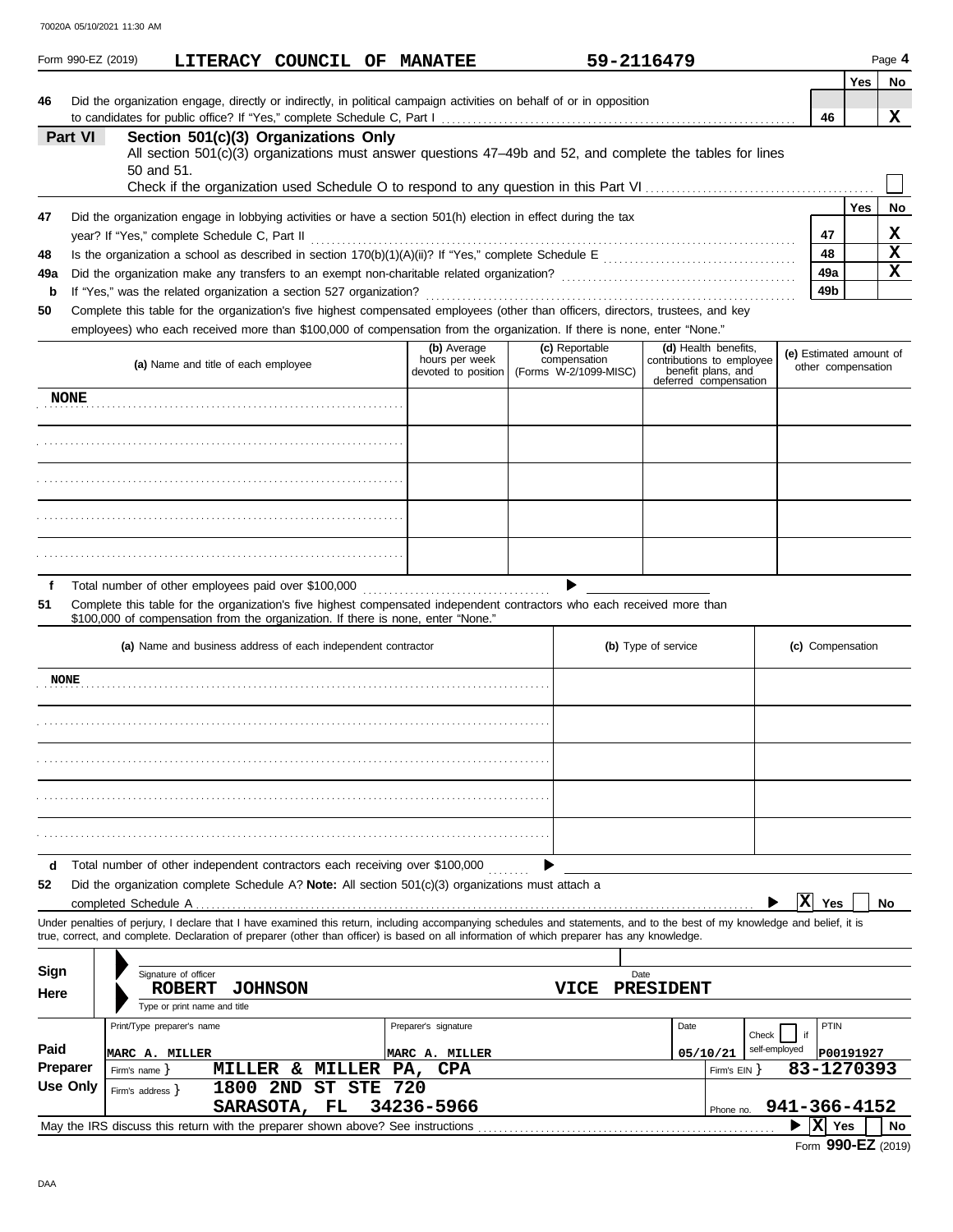| <b>SCHEDULE A</b>                     |                                                                                                                                                 | <b>Public Charity Status and Public Support</b>                                                                                                                                                                                                                |                                                      |    |                                              | OMB No. 1545-0047                    |  |  |  |
|---------------------------------------|-------------------------------------------------------------------------------------------------------------------------------------------------|----------------------------------------------------------------------------------------------------------------------------------------------------------------------------------------------------------------------------------------------------------------|------------------------------------------------------|----|----------------------------------------------|--------------------------------------|--|--|--|
| (Form 990 or 990-EZ)                  |                                                                                                                                                 | Complete if the organization is a section 501(c)(3) organization or a section 4947(a)(1) nonexempt charitable trust.                                                                                                                                           |                                                      |    |                                              | 2019                                 |  |  |  |
| Department of the Treasury            |                                                                                                                                                 | La Attach to Form 990 or Form 990-EZ.                                                                                                                                                                                                                          |                                                      |    |                                              | Open to Public                       |  |  |  |
| Internal Revenue Service              |                                                                                                                                                 | <b>u</b> Go to www.irs.gov/Form990 for instructions and the latest information.                                                                                                                                                                                |                                                      |    |                                              | Inspection                           |  |  |  |
| Name of the organization              | COUNTY,<br>INC.                                                                                                                                 | LITERACY COUNCIL OF MANATEE                                                                                                                                                                                                                                    |                                                      |    | Employer identification number<br>59-2116479 |                                      |  |  |  |
| Part I                                |                                                                                                                                                 | Reason for Public Charity Status (All organizations must complete this part.) See instructions.                                                                                                                                                                |                                                      |    |                                              |                                      |  |  |  |
|                                       |                                                                                                                                                 | The organization is not a private foundation because it is: (For lines 1 through 12, check only one box.)                                                                                                                                                      |                                                      |    |                                              |                                      |  |  |  |
| 1                                     |                                                                                                                                                 | A church, convention of churches, or association of churches described in section 170(b)(1)(A)(i).                                                                                                                                                             |                                                      |    |                                              |                                      |  |  |  |
| 2                                     |                                                                                                                                                 | A school described in <b>section 170(b)(1)(A)(ii).</b> (Attach Schedule E (Form 990 or 990-EZ).)                                                                                                                                                               |                                                      |    |                                              |                                      |  |  |  |
| 3                                     | A hospital or a cooperative hospital service organization described in section 170(b)(1)(A)(iii).                                               |                                                                                                                                                                                                                                                                |                                                      |    |                                              |                                      |  |  |  |
| city, and state:                      | A medical research organization operated in conjunction with a hospital described in section 170(b)(1)(A)(iii). Enter the hospital's name,<br>4 |                                                                                                                                                                                                                                                                |                                                      |    |                                              |                                      |  |  |  |
| 5                                     |                                                                                                                                                 | An organization operated for the benefit of a college or university owned or operated by a governmental unit described in                                                                                                                                      |                                                      |    |                                              |                                      |  |  |  |
|                                       | section 170(b)(1)(A)(iv). (Complete Part II.)                                                                                                   |                                                                                                                                                                                                                                                                |                                                      |    |                                              |                                      |  |  |  |
| 6                                     |                                                                                                                                                 | A federal, state, or local government or governmental unit described in section 170(b)(1)(A)(v).                                                                                                                                                               |                                                      |    |                                              |                                      |  |  |  |
| x<br>7                                | described in section 170(b)(1)(A)(vi). (Complete Part II.)                                                                                      | An organization that normally receives a substantial part of its support from a governmental unit or from the general public                                                                                                                                   |                                                      |    |                                              |                                      |  |  |  |
| 8                                     |                                                                                                                                                 | A community trust described in section 170(b)(1)(A)(vi). (Complete Part II.)                                                                                                                                                                                   |                                                      |    |                                              |                                      |  |  |  |
| 9                                     |                                                                                                                                                 | An agricultural research organization described in section 170(b)(1)(A)(ix) operated in conjunction with a land-grant college                                                                                                                                  |                                                      |    |                                              |                                      |  |  |  |
|                                       |                                                                                                                                                 | or university or a non-land-grant college of agriculture (see instructions). Enter the name, city, and state of the college or                                                                                                                                 |                                                      |    |                                              |                                      |  |  |  |
| university:<br>10                     |                                                                                                                                                 | An organization that normally receives: (1) more than 33 1/3% of its support from contributions, membership fees, and gross                                                                                                                                    |                                                      |    |                                              |                                      |  |  |  |
|                                       |                                                                                                                                                 | receipts from activities related to its exempt functions—subject to certain exceptions, and (2) no more than 33 1/3% of its                                                                                                                                    |                                                      |    |                                              |                                      |  |  |  |
|                                       |                                                                                                                                                 | support from gross investment income and unrelated business taxable income (less section 511 tax) from businesses<br>acquired by the organization after June 30, 1975. See section 509(a)(2). (Complete Part III.)                                             |                                                      |    |                                              |                                      |  |  |  |
| 11                                    |                                                                                                                                                 | An organization organized and operated exclusively to test for public safety. See section 509(a)(4).                                                                                                                                                           |                                                      |    |                                              |                                      |  |  |  |
| 12                                    |                                                                                                                                                 | An organization organized and operated exclusively for the benefit of, to perform the functions of, or to carry out the purposes                                                                                                                               |                                                      |    |                                              |                                      |  |  |  |
|                                       |                                                                                                                                                 | of one or more publicly supported organizations described in section $509(a)(1)$ or section $509(a)(2)$ . See section $509(a)(3)$ .                                                                                                                            |                                                      |    |                                              |                                      |  |  |  |
| a                                     |                                                                                                                                                 | Check the box in lines 12a through 12d that describes the type of supporting organization and complete lines 12e, 12f, and 12g.<br>Type I. A supporting organization operated, supervised, or controlled by its supported organization(s), typically by giving |                                                      |    |                                              |                                      |  |  |  |
|                                       |                                                                                                                                                 | the supported organization(s) the power to regularly appoint or elect a majority of the directors or trustees of the                                                                                                                                           |                                                      |    |                                              |                                      |  |  |  |
|                                       |                                                                                                                                                 | supporting organization. You must complete Part IV, Sections A and B.                                                                                                                                                                                          |                                                      |    |                                              |                                      |  |  |  |
| b                                     |                                                                                                                                                 | Type II. A supporting organization supervised or controlled in connection with its supported organization(s), by having<br>control or management of the supporting organization vested in the same persons that control or manage the supported                |                                                      |    |                                              |                                      |  |  |  |
|                                       |                                                                                                                                                 | organization(s). You must complete Part IV, Sections A and C.                                                                                                                                                                                                  |                                                      |    |                                              |                                      |  |  |  |
| c                                     |                                                                                                                                                 | Type III functionally integrated. A supporting organization operated in connection with, and functionally integrated with,                                                                                                                                     |                                                      |    |                                              |                                      |  |  |  |
| d                                     |                                                                                                                                                 | its supported organization(s) (see instructions). You must complete Part IV, Sections A, D, and E.<br>Type III non-functionally integrated. A supporting organization operated in connection with its supported organization(s)                                |                                                      |    |                                              |                                      |  |  |  |
|                                       |                                                                                                                                                 | that is not functionally integrated. The organization generally must satisfy a distribution requirement and an attentiveness                                                                                                                                   |                                                      |    |                                              |                                      |  |  |  |
|                                       |                                                                                                                                                 | requirement (see instructions). You must complete Part IV, Sections A and D, and Part V.                                                                                                                                                                       |                                                      |    |                                              |                                      |  |  |  |
| е                                     |                                                                                                                                                 | Check this box if the organization received a written determination from the IRS that it is a Type I, Type II, Type III<br>functionally integrated, or Type III non-functionally integrated supporting organization.                                           |                                                      |    |                                              |                                      |  |  |  |
| f                                     | Enter the number of supported organizations                                                                                                     |                                                                                                                                                                                                                                                                |                                                      |    |                                              |                                      |  |  |  |
| g                                     |                                                                                                                                                 | Provide the following information about the supported organization(s).                                                                                                                                                                                         |                                                      |    |                                              |                                      |  |  |  |
| (i) Name of supported<br>organization | (ii) EIN                                                                                                                                        | (iii) Type of organization<br>(described on lines 1-10                                                                                                                                                                                                         | (iv) Is the organization<br>listed in your governing |    | (v) Amount of monetary<br>support (see       | (vi) Amount of<br>other support (see |  |  |  |
|                                       |                                                                                                                                                 | above (see instructions))                                                                                                                                                                                                                                      | document?                                            |    | instructions)                                | instructions)                        |  |  |  |
|                                       |                                                                                                                                                 |                                                                                                                                                                                                                                                                | Yes                                                  | No |                                              |                                      |  |  |  |
| (A)                                   |                                                                                                                                                 |                                                                                                                                                                                                                                                                |                                                      |    |                                              |                                      |  |  |  |
| (B)                                   |                                                                                                                                                 |                                                                                                                                                                                                                                                                |                                                      |    |                                              |                                      |  |  |  |
|                                       |                                                                                                                                                 |                                                                                                                                                                                                                                                                |                                                      |    |                                              |                                      |  |  |  |
| (C)                                   |                                                                                                                                                 |                                                                                                                                                                                                                                                                |                                                      |    |                                              |                                      |  |  |  |
| (D)                                   |                                                                                                                                                 |                                                                                                                                                                                                                                                                |                                                      |    |                                              |                                      |  |  |  |
| (E)                                   |                                                                                                                                                 |                                                                                                                                                                                                                                                                |                                                      |    |                                              |                                      |  |  |  |
| Total                                 |                                                                                                                                                 |                                                                                                                                                                                                                                                                |                                                      |    |                                              |                                      |  |  |  |
|                                       |                                                                                                                                                 |                                                                                                                                                                                                                                                                |                                                      |    |                                              | $A$ (Faxed 000 as 000 EZ) 2040       |  |  |  |

**For Paperwork Reduction Act Notice, see the Instructions for Form 990 or 990-EZ.**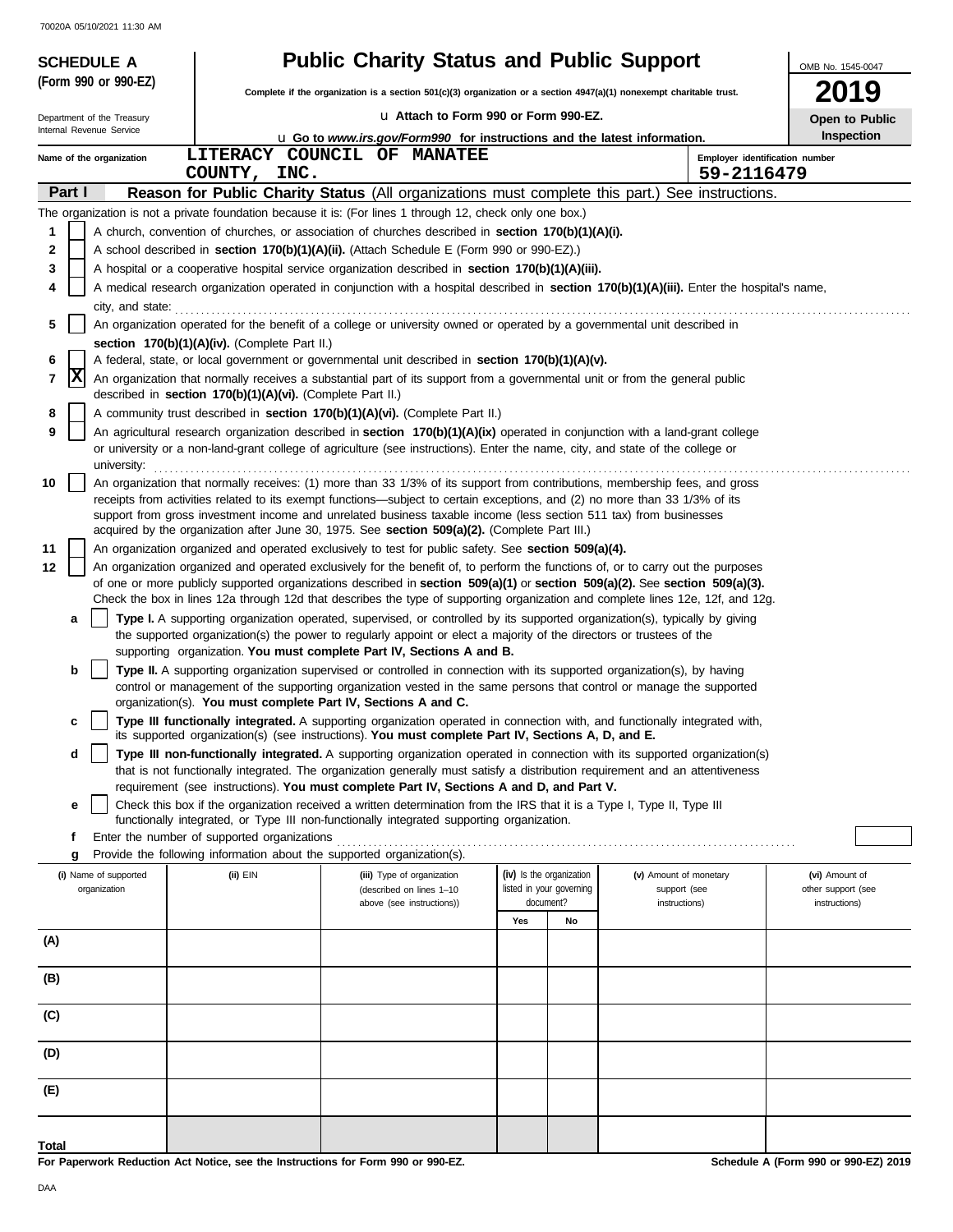## 70020A 05/10/2021 11:30 AMSchedule A (Form 990 or 990-EZ) 2019 **LITERACY COUNCIL OF MANATEE** 59-2116479 Page 2 **Part II Support Schedule for Organizations Described in Sections 170(b)(1)(A)(iv) and 170(b)(1)(A)(vi)** (Complete only if you checked the box on line 5, 7, or 8 of Part I or if the organization failed to qualify under Part III. If the organization fails to qualify under the tests listed below, please complete Part III.) **Section A. Public Support Calendar year (or fiscal year beginning in) (f)** Total u **(a)** 2015 **(b)** 2016 **(c)** 2017 **(d)** 2018 **(e)** 2019 Gifts, grants, contributions, and **1** membership fees received. (Do not include any "unusual grants.") . . . . . . . . . . . **21,289 32,133 24,590 33,316 43,702 155,030 2** Tax revenues levied for the organization's benefit and either paid to or expended on its behalf ............ **3** The value of services or facilities furnished by a governmental unit to the organization without charge .............. **Total.** Add lines 1 through 3 . . . . . . . . . . . . . **4 21,289 32,133 24,590 33,316 43,702 155,030 5** The portion of total contributions by each person (other than a governmental unit or publicly supported organization) included on line 1 that exceeds 2% of the amount shown on line 11, column (f)  $\ldots$ Public support. Subtract line 5 from line 4. **155,030 6 Section B. Total Support Calendar year (or fiscal year beginning in) (f)** Total u **(b)** 2016 **(c)** 2017 **(d)** 2018 **(e)** 2019 **(a)** 2015 Amounts from line 4 . . . . . . . . . . . . . . . . . . . . . **7 21,289 32,133 24,590 33,316 43,702 155,030** Gross income from interest, dividends, **8** payments received on securities loans. rents, royalties, and income from similar sources . . . . . . . . . . . . . . . . . . . . . . . . . . **48 29 22 7 106 9** Net income from unrelated business activities, whether or not the business is regularly carried on .................. **10** Other income. Do not include gain or loss from the sale of capital assets (Explain in Part VI.) . . . . . . . . . . . . . . . . . . . . . . **11 Total support.** Add lines 7 through 10 **155,136 12 12 13,105** Gross receipts from related activities, etc. (see instructions) . . . . . . . . . . . . . . . . . . . . . . . . . . . . . . . . . . . . . . . . . . . . . . . . . . . . . . . . . . . . . . . . . . . . . . **13** First five years. If the Form 990 is for the organization's first, second, third, fourth, or fifth tax year as a section 501(c)(3) organization, check this box and stop here ь **Section C. Computation of Public Support Percentage 14** Public support percentage for 2019 (line 6, column (f) divided by line 11, column (f)) . . . . . . . . . . . . . . . . . . . . . . . . . . . . . . . . . . . . . . . . . . . . . . **14 % 99.93** Public support percentage from 2018 Schedule A, Part II, line 14 . . . . . . . . . . . . . . . . . . . . . . . . . . . . . . . . . . . . . . . . . . . . . . . . . . . . . . . . . . . . . . . . . **15 15 % 99.95 16a 33 1/3% support test—2019.** If the organization did not check the box on line 13, and line 14 is 33 1/3% or more, check this box and **stop here.** The organization qualifies as a publicly supported organization . . . . . . . . . . . . . . . . . . . . . . . . . . . . . . . . . . . . . . . . . . . . . . . . . . . . . . . . . . . . . . . . . . . **X** ▶ **b 33 1/3% support test—2018.** If the organization did not check a box on line 13 or 16a, and line 15 is 33 1/3% or more, check this box and **stop here.** The organization qualifies as a publicly supported organization . . . . . . . . . . . . . . . . . . . . . . . . . . . . . . . . . . . . . . . . . . . . . . . . . . . . . . . . . . . . . . .

| 17a | 10%-facts-and-circumstances test-2019. If the organization did not check a box on line 13, 16a, or 16b, and line 14 is       |
|-----|------------------------------------------------------------------------------------------------------------------------------|
|     | 10% or more, and if the organization meets the "facts-and-circumstances" test, check this box and stop here. Explain in      |
|     | Part VI how the organization meets the "facts-and-circumstances" test. The organization qualifies as a publicly supported    |
|     | organization                                                                                                                 |
| b   | 10%-facts-and-circumstances test-2018. If the organization did not check a box on line 13, 16a, 16b, or 17a, and line        |
|     | 15 is 10% or more, and if the organization meets the "facts-and-circumstances" test, check this box and stop here.           |
|     | Explain in Part VI how the organization meets the "facts-and-circumstances" test. The organization qualifies as a publicly   |
|     | supported organization                                                                                                       |
| 18  | <b>Private foundation.</b> If the organization did not check a box on line 13, 16a, 16b, 17a, or 17b, check this box and see |
|     | instructions                                                                                                                 |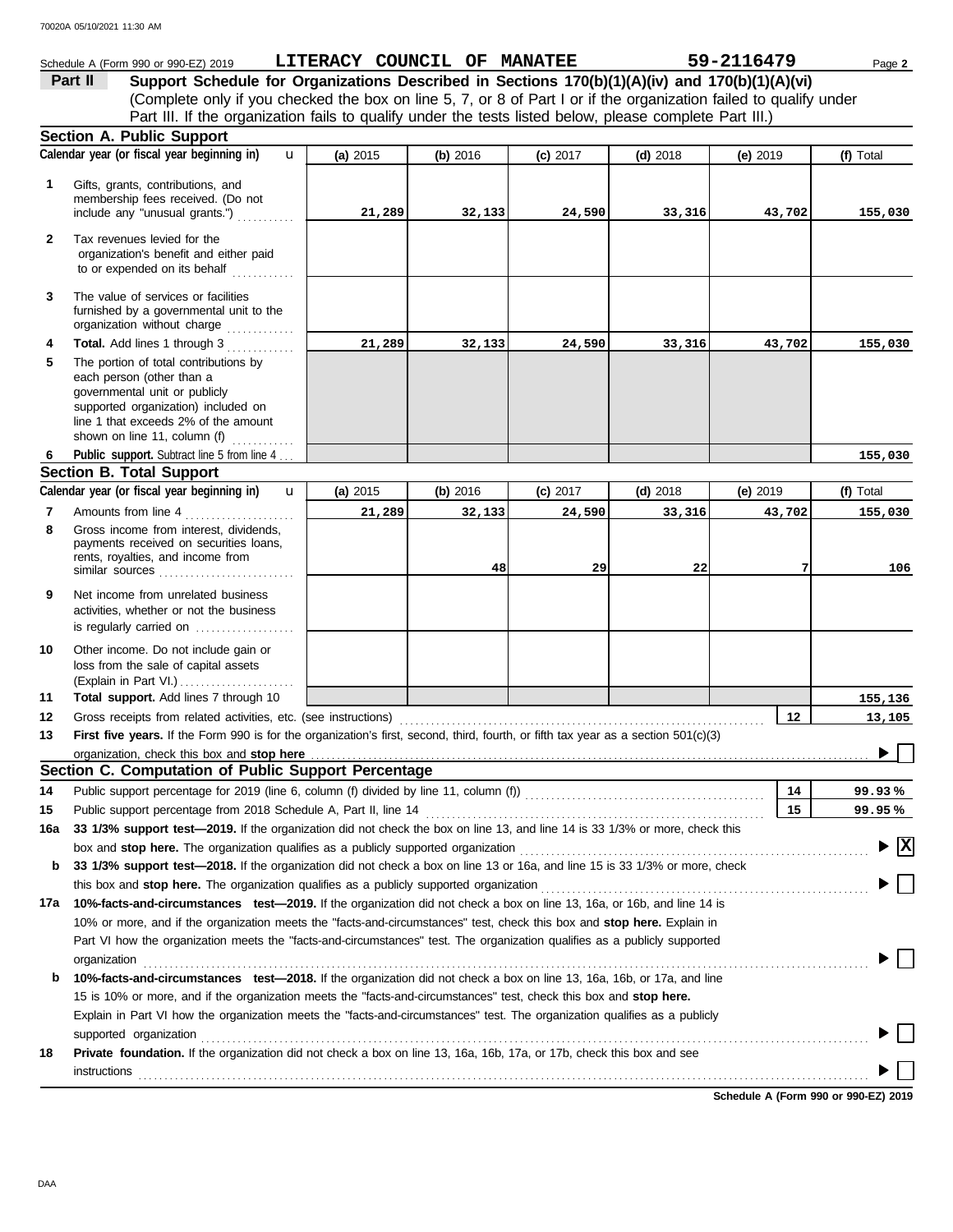## Schedule A (Form 990 or 990-EZ) 2019 **LITERACY COUNCIL OF MANATEE** 59-2116479 Page 3

**Part III** Support Schedule for Organizations Described in Section 509(a)(2) (Complete only if you checked the box on line 10 of Part I or if the organization failed to qualify under Part II. If the organization fails to qualify under the tests listed below, please complete Part II.)

|     | <b>Section A. Public Support</b>                                                                                                                                                  |            |            |            |            |            |           |
|-----|-----------------------------------------------------------------------------------------------------------------------------------------------------------------------------------|------------|------------|------------|------------|------------|-----------|
|     | Calendar year (or fiscal year beginning in)<br>u                                                                                                                                  | (a) $2015$ | $(b)$ 2016 | $(c)$ 2017 | $(d)$ 2018 | $(e)$ 2019 | (f) Total |
| 1   | Gifts, grants, contributions, and membership fees<br>received. (Do not include any "unusual grants.")                                                                             |            |            |            |            |            |           |
| 2   | Gross receipts from admissions, merchandise<br>sold or services performed, or facilities<br>furnished in any activity that is related to the<br>organization's tax-exempt purpose |            |            |            |            |            |           |
| 3   | Gross receipts from activities that are not an<br>unrelated trade or business under section 513                                                                                   |            |            |            |            |            |           |
| 4   | Tax revenues levied for the<br>organization's benefit and either paid<br>to or expended on its behalf                                                                             |            |            |            |            |            |           |
| 5   | The value of services or facilities<br>furnished by a governmental unit to the<br>organization without charge                                                                     |            |            |            |            |            |           |
| 6   | Total. Add lines 1 through 5                                                                                                                                                      |            |            |            |            |            |           |
| 7a  | Amounts included on lines 1, 2, and 3<br>received from disqualified persons                                                                                                       |            |            |            |            |            |           |
| b   | Amounts included on lines 2 and 3<br>received from other than disqualified<br>persons that exceed the greater of \$5,000<br>or 1% of the amount on line 13 for the year $\ldots$  |            |            |            |            |            |           |
| c   | Add lines 7a and 7b                                                                                                                                                               |            |            |            |            |            |           |
| 8   | Public support. (Subtract line 7c from                                                                                                                                            |            |            |            |            |            |           |
|     | line $6.$ )<br><b>Section B. Total Support</b>                                                                                                                                    |            |            |            |            |            |           |
|     | Calendar year (or fiscal year beginning in)<br>$\mathbf{u}$                                                                                                                       | (a) $2015$ | $(b)$ 2016 | $(c)$ 2017 | $(d)$ 2018 | (e) $2019$ | (f) Total |
| 9   |                                                                                                                                                                                   |            |            |            |            |            |           |
|     | Amounts from line 6                                                                                                                                                               |            |            |            |            |            |           |
| 10a | Gross income from interest, dividends,<br>payments received on securities loans, rents,<br>royalties, and income from similar sources                                             |            |            |            |            |            |           |
|     | Unrelated business taxable income (less<br>section 511 taxes) from businesses<br>acquired after June 30, 1975                                                                     |            |            |            |            |            |           |
| c   | Add lines 10a and 10b                                                                                                                                                             |            |            |            |            |            |           |
| 11  | Net income from unrelated business<br>activities not included in line 10b, whether<br>or not the business is regularly carried on                                                 |            |            |            |            |            |           |
| 12  | Other income. Do not include gain or<br>loss from the sale of capital assets<br>(Explain in Part VI.)                                                                             |            |            |            |            |            |           |
| 13  | Total support. (Add lines 9, 10c, 11,                                                                                                                                             |            |            |            |            |            |           |
| 14  | and 12.)<br>First five years. If the Form 990 is for the organization's first, second, third, fourth, or fifth tax year as a section 501(c)(3)                                    |            |            |            |            |            |           |
|     | organization, check this box and stop here                                                                                                                                        |            |            |            |            |            |           |
|     | Section C. Computation of Public Support Percentage                                                                                                                               |            |            |            |            |            |           |
| 15  | Public support percentage for 2019 (line 8, column (f), divided by line 13, column (f)) [[[[[[[[[[[[[[[[[[[[[                                                                     |            |            |            |            | 15         | %         |
| 16  |                                                                                                                                                                                   |            |            |            |            | 16         | %         |
|     | Section D. Computation of Investment Income Percentage                                                                                                                            |            |            |            |            |            |           |
| 17  |                                                                                                                                                                                   |            |            |            |            | 17         | %         |
| 18  | Investment income percentage from 2018 Schedule A, Part III, line 17                                                                                                              |            |            |            |            | 18         | %         |
| 19a | 33 1/3% support tests-2019. If the organization did not check the box on line 14, and line 15 is more than 33 1/3%, and line                                                      |            |            |            |            |            |           |
|     |                                                                                                                                                                                   |            |            |            |            |            |           |
| b   | 33 1/3% support tests-2018. If the organization did not check a box on line 14 or line 19a, and line 16 is more than 33 1/3%, and                                                 |            |            |            |            |            |           |
|     |                                                                                                                                                                                   |            |            |            |            |            |           |
| 20  |                                                                                                                                                                                   |            |            |            |            |            |           |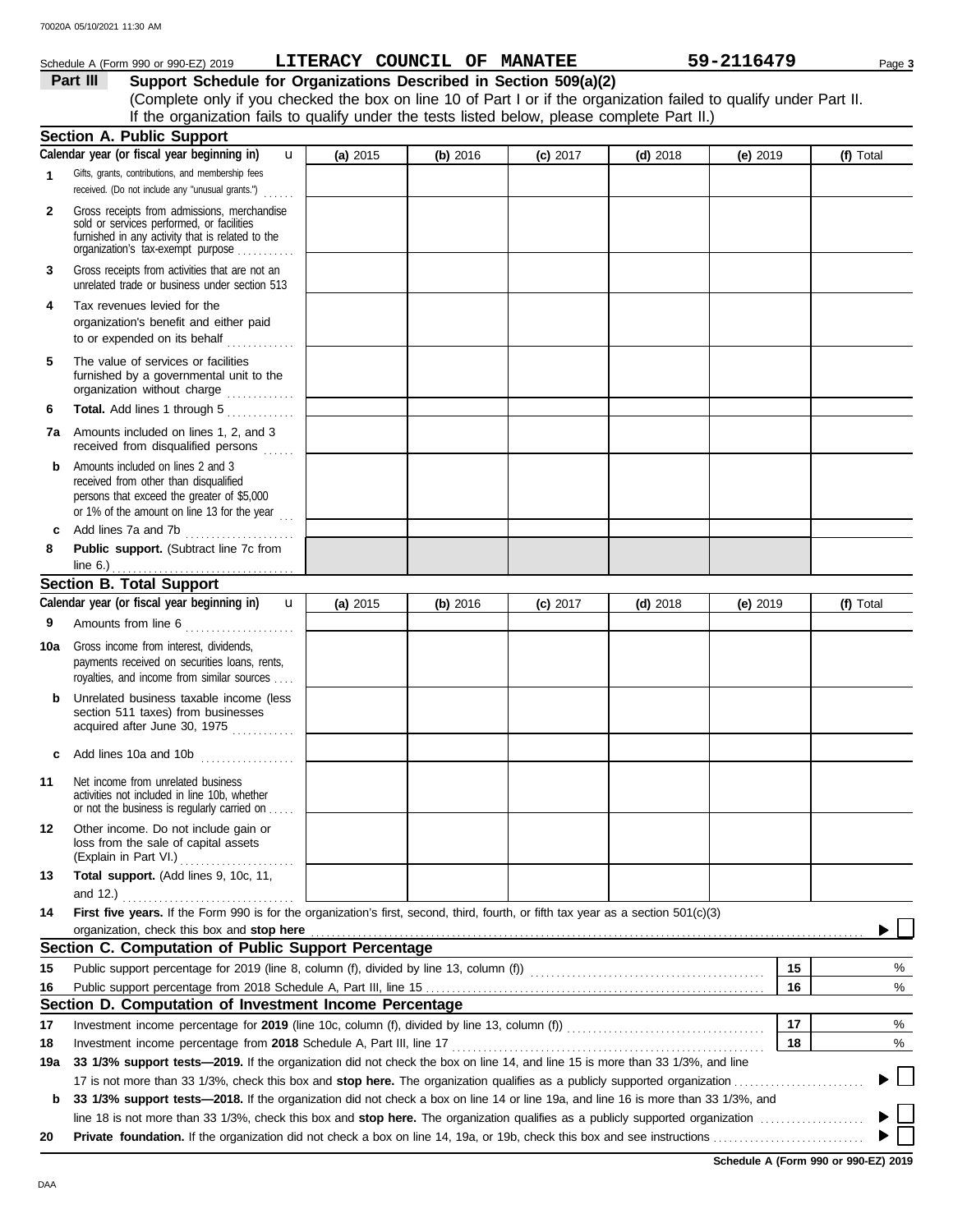|     | LITERACY COUNCIL OF MANATEE<br>Schedule A (Form 990 or 990-EZ) 2019                                                                                                                                  | 59-2116479      | Page 4 |
|-----|------------------------------------------------------------------------------------------------------------------------------------------------------------------------------------------------------|-----------------|--------|
|     | <b>Supporting Organizations</b><br>Part IV                                                                                                                                                           |                 |        |
|     | (Complete only if you checked a box in line 12 on Part I. If you checked 12a of Part I, complete Sections A                                                                                          |                 |        |
|     | and B. If you checked 12b of Part I, complete Sections A and C. If you checked 12c of Part I, complete                                                                                               |                 |        |
|     | Sections A, D, and E. If you checked 12d of Part I, complete Sections A and D, and complete Part V.)                                                                                                 |                 |        |
|     | Section A. All Supporting Organizations                                                                                                                                                              |                 |        |
|     |                                                                                                                                                                                                      | Yes             | No     |
| 1   | Are all of the organization's supported organizations listed by name in the organization's governing                                                                                                 |                 |        |
|     | documents? If "No," describe in Part VI how the supported organizations are designated. If designated by                                                                                             |                 |        |
|     | class or purpose, describe the designation. If historic and continuing relationship, explain.                                                                                                        | 1               |        |
| 2   | Did the organization have any supported organization that does not have an IRS determination of status                                                                                               |                 |        |
|     | under section 509(a)(1) or (2)? If "Yes," explain in Part VI how the organization determined that the supported                                                                                      |                 |        |
|     | organization was described in section 509(a)(1) or (2).                                                                                                                                              | $\mathbf{2}$    |        |
| За  | Did the organization have a supported organization described in section $501(c)(4)$ , (5), or (6)? If "Yes," answer                                                                                  |                 |        |
|     | $(b)$ and $(c)$ below.                                                                                                                                                                               | За              |        |
| b   | Did the organization confirm that each supported organization qualified under section $501(c)(4)$ , (5), or (6) and                                                                                  |                 |        |
|     | satisfied the public support tests under section $509(a)(2)?$ If "Yes," describe in Part VI when and how the                                                                                         |                 |        |
|     | organization made the determination.                                                                                                                                                                 | 3b              |        |
| c   | Did the organization ensure that all support to such organizations was used exclusively for section $170(c)(2)(B)$                                                                                   |                 |        |
|     | purposes? If "Yes," explain in Part VI what controls the organization put in place to ensure such use.                                                                                               | 3c              |        |
| 4а  | Was any supported organization not organized in the United States ("foreign supported organization")? If                                                                                             |                 |        |
|     | "Yes," and if you checked 12a or 12b in Part I, answer (b) and (c) below.                                                                                                                            | 4a              |        |
| b   | Did the organization have ultimate control and discretion in deciding whether to make grants to the foreign                                                                                          |                 |        |
|     | supported organization? If "Yes," describe in Part VI how the organization had such control and discretion                                                                                           |                 |        |
|     | despite being controlled or supervised by or in connection with its supported organizations.                                                                                                         | 4b              |        |
| c   | Did the organization support any foreign supported organization that does not have an IRS determination                                                                                              |                 |        |
|     | under sections $501(c)(3)$ and $509(a)(1)$ or (2)? If "Yes," explain in Part VI what controls the organization used                                                                                  |                 |        |
|     | to ensure that all support to the foreign supported organization was used exclusively for section $170(c)(2)(B)$                                                                                     |                 |        |
|     | purposes.                                                                                                                                                                                            | 4с              |        |
| 5a  | Did the organization add, substitute, or remove any supported organizations during the tax year? If "Yes,"                                                                                           |                 |        |
|     | answer (b) and (c) below (if applicable). Also, provide detail in Part VI, including (i) the names and EIN                                                                                           |                 |        |
|     | numbers of the supported organizations added, substituted, or removed; (ii) the reasons for each such action;                                                                                        |                 |        |
|     | (iii) the authority under the organization's organizing document authorizing such action; and (iv) how the action                                                                                    |                 |        |
|     | was accomplished (such as by amendment to the organizing document).                                                                                                                                  | 5a              |        |
| b   | Type I or Type II only. Was any added or substituted supported organization part of a class already                                                                                                  |                 |        |
|     | designated in the organization's organizing document?                                                                                                                                                | 5b              |        |
| c   | <b>Substitutions only.</b> Was the substitution the result of an event beyond the organization's control?                                                                                            | 5c              |        |
| 6   | Did the organization provide support (whether in the form of grants or the provision of services or facilities) to                                                                                   |                 |        |
|     | anyone other than (i) its supported organizations, (ii) individuals that are part of the charitable class benefited                                                                                  |                 |        |
|     | by one or more of its supported organizations, or (iii) other supporting organizations that also support or                                                                                          |                 |        |
|     | benefit one or more of the filing organization's supported organizations? If "Yes," provide detail in Part VI.                                                                                       | 6               |        |
| 7   | Did the organization provide a grant, loan, compensation, or other similar payment to a substantial contributor                                                                                      |                 |        |
|     | (as defined in section $4958(c)(3)(C)$ ), a family member of a substantial contributor, or a 35% controlled entity                                                                                   |                 |        |
|     | with regard to a substantial contributor? If "Yes," complete Part I of Schedule L (Form 990 or 990-EZ).                                                                                              | 7               |        |
| 8   | Did the organization make a loan to a disqualified person (as defined in section 4958) not described in line 7?<br>If "Yes," complete Part I of Schedule L (Form 990 or 990-EZ).                     | 8               |        |
| 9а  | Was the organization controlled directly or indirectly at any time during the tax year by one or more                                                                                                |                 |        |
|     | disqualified persons as defined in section 4946 (other than foundation managers and organizations described                                                                                          |                 |        |
|     | in section 509(a)(1) or (2))? If "Yes," provide detail in Part VI.                                                                                                                                   | 9a              |        |
|     |                                                                                                                                                                                                      |                 |        |
| b   | Did one or more disqualified persons (as defined in line 9a) hold a controlling interest in any entity in which<br>the supporting organization had an interest? If "Yes," provide detail in Part VI. | 9b              |        |
|     | Did a disqualified person (as defined in line 9a) have an ownership interest in, or derive any personal benefit                                                                                      |                 |        |
| c   | from, assets in which the supporting organization also had an interest? If "Yes," provide detail in Part VI.                                                                                         | 9c              |        |
| 10a | Was the organization subject to the excess business holdings rules of section 4943 because of section                                                                                                |                 |        |
|     | 4943(f) (regarding certain Type II supporting organizations, and all Type III non-functionally integrated                                                                                            |                 |        |
|     | supporting organizations)? If "Yes," answer 10b below.                                                                                                                                               | 10a             |        |
| b   | Did the organization have any excess business holdings in the tax year? (Use Schedule C, Form 4720, to                                                                                               |                 |        |
|     | determine whether the organization had excess business holdings.)                                                                                                                                    | 10 <sub>b</sub> |        |
|     |                                                                                                                                                                                                      |                 |        |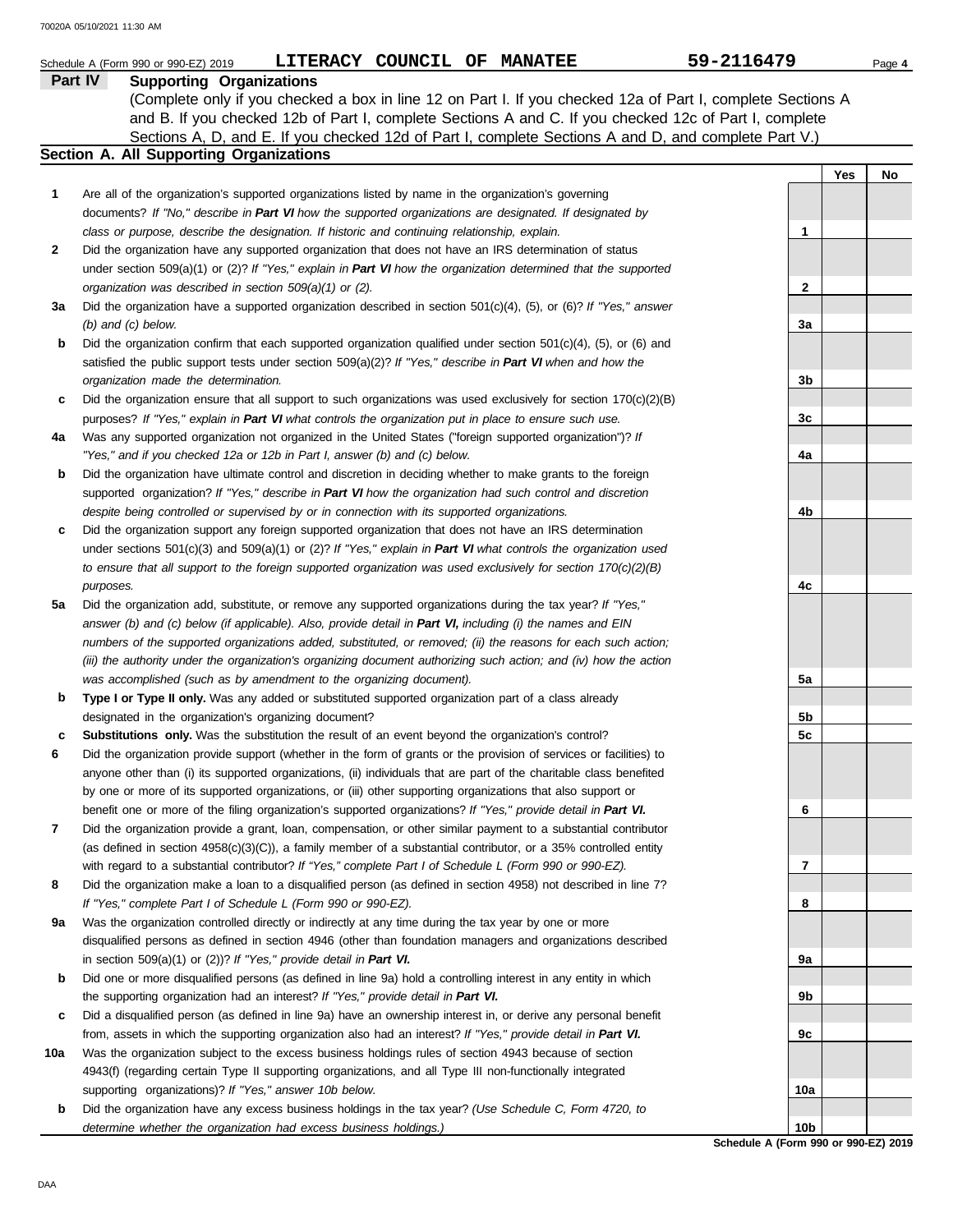|    | 59-2116479<br>LITERACY COUNCIL OF MANATEE<br>Schedule A (Form 990 or 990-EZ) 2019                                                                                          |                        |     | Page 5 |
|----|----------------------------------------------------------------------------------------------------------------------------------------------------------------------------|------------------------|-----|--------|
|    | Part IV<br>Supporting Organizations (continued)                                                                                                                            |                        |     |        |
|    |                                                                                                                                                                            |                        | Yes | No     |
| 11 | Has the organization accepted a gift or contribution from any of the following persons?                                                                                    |                        |     |        |
| а  | A person who directly or indirectly controls, either alone or together with persons described in (b) and (c)                                                               |                        |     |        |
|    | below, the governing body of a supported organization?                                                                                                                     | 11a                    |     |        |
| b  | A family member of a person described in (a) above?                                                                                                                        | 11 <sub>b</sub><br>11c |     |        |
| c  | A 35% controlled entity of a person described in (a) or (b) above? If "Yes" to a, b, or c, provide detail in Part VI.<br><b>Section B. Type I Supporting Organizations</b> |                        |     |        |
|    |                                                                                                                                                                            |                        | Yes | No     |
| 1  | Did the directors, trustees, or membership of one or more supported organizations have the power to                                                                        |                        |     |        |
|    | regularly appoint or elect at least a majority of the organization's directors or trustees at all times during the                                                         |                        |     |        |
|    | tax year? If "No," describe in Part VI how the supported organization(s) effectively operated, supervised, or                                                              |                        |     |        |
|    | controlled the organization's activities. If the organization had more than one supported organization,                                                                    |                        |     |        |
|    | describe how the powers to appoint and/or remove directors or trustees were allocated among the supported                                                                  |                        |     |        |
|    | organizations and what conditions or restrictions, if any, applied to such powers during the tax year.                                                                     | 1                      |     |        |
| 2  | Did the organization operate for the benefit of any supported organization other than the supported                                                                        |                        |     |        |
|    | organization(s) that operated, supervised, or controlled the supporting organization? If "Yes," explain in Part                                                            |                        |     |        |
|    | VI how providing such benefit carried out the purposes of the supported organization(s) that operated,                                                                     |                        |     |        |
|    | supervised, or controlled the supporting organization.                                                                                                                     | $\mathbf 2$            |     |        |
|    | Section C. Type II Supporting Organizations                                                                                                                                |                        |     |        |
|    |                                                                                                                                                                            |                        | Yes | No     |
| 1  | Were a majority of the organization's directors or trustees during the tax year also a majority of the directors                                                           |                        |     |        |
|    | or trustees of each of the organization's supported organization(s)? If "No," describe in Part VI how control                                                              |                        |     |        |
|    | or management of the supporting organization was vested in the same persons that controlled or managed                                                                     |                        |     |        |
|    | the supported organization(s).                                                                                                                                             | 1                      |     |        |
|    | Section D. All Type III Supporting Organizations                                                                                                                           |                        |     |        |
|    |                                                                                                                                                                            |                        | Yes | No     |
| 1  | Did the organization provide to each of its supported organizations, by the last day of the fifth month of the                                                             |                        |     |        |
|    | organization's tax year, (i) a written notice describing the type and amount of support provided during the prior tax                                                      |                        |     |        |
|    | year, (ii) a copy of the Form 990 that was most recently filed as of the date of notification, and (iii) copies of the                                                     |                        |     |        |
|    | organization's governing documents in effect on the date of notification, to the extent not previously provided?                                                           | 1                      |     |        |
| 2  | Were any of the organization's officers, directors, or trustees either (i) appointed or elected by the supported                                                           |                        |     |        |
|    | organization(s) or (ii) serving on the governing body of a supported organization? If "No," explain in Part VI how                                                         |                        |     |        |
|    | the organization maintained a close and continuous working relationship with the supported organization(s).                                                                | 2                      |     |        |
| 3  | By reason of the relationship described in (2), did the organization's supported organizations have a                                                                      |                        |     |        |
|    | significant voice in the organization's investment policies and in directing the use of the organization's                                                                 |                        |     |        |
|    | income or assets at all times during the tax year? If "Yes," describe in Part VI the role the organization's                                                               |                        |     |        |
|    | supported organizations played in this regard.<br>Section E. Type III Functionally-Integrated Supporting Organizations                                                     | 3                      |     |        |
| 1  | Check the box next to the method that the organization used to satisfy the Integral Part Test during the year (see instructions).                                          |                        |     |        |
| a  | The organization satisfied the Activities Test. Complete line 2 below.                                                                                                     |                        |     |        |
| b  | The organization is the parent of each of its supported organizations. Complete line 3 below.                                                                              |                        |     |        |
| c  | The organization supported a governmental entity. Describe in Part VI how you supported a government entity (see instructions).                                            |                        |     |        |
|    |                                                                                                                                                                            |                        |     |        |
| 2  | Activities Test. Answer (a) and (b) below.                                                                                                                                 |                        | Yes | No     |
| а  | Did substantially all of the organization's activities during the tax year directly further the exempt purposes of                                                         |                        |     |        |
|    | the supported organization(s) to which the organization was responsive? If "Yes," then in Part VI identify                                                                 |                        |     |        |
|    | those supported organizations and explain how these activities directly furthered their exempt purposes,                                                                   |                        |     |        |
|    | how the organization was responsive to those supported organizations, and how the organization determined                                                                  |                        |     |        |
|    | that these activities constituted substantially all of its activities.                                                                                                     | 2a                     |     |        |
| b  | Did the activities described in (a) constitute activities that, but for the organization's involvement, one or more                                                        |                        |     |        |
|    | of the organization's supported organization(s) would have been engaged in? If "Yes," explain in Part VI the                                                               |                        |     |        |
|    | reasons for the organization's position that its supported organization(s) would have engaged in these                                                                     |                        |     |        |
|    | activities but for the organization's involvement.                                                                                                                         | 2b                     |     |        |
| 3  | Parent of Supported Organizations. Answer (a) and (b) below.                                                                                                               |                        |     |        |
| а  | Did the organization have the power to regularly appoint or elect a majority of the officers, directors, or                                                                |                        |     |        |
|    | trustees of each of the supported organizations? Provide details in Part VI.                                                                                               | За                     |     |        |

**b** Did the organization exercise a substantial degree of direction over the policies, programs, and activities of each of its supported organizations? *If "Yes," describe in Part VI the role played by the organization in this regard.*

DAA **Schedule A (Form 990 or 990-EZ) 2019 3b**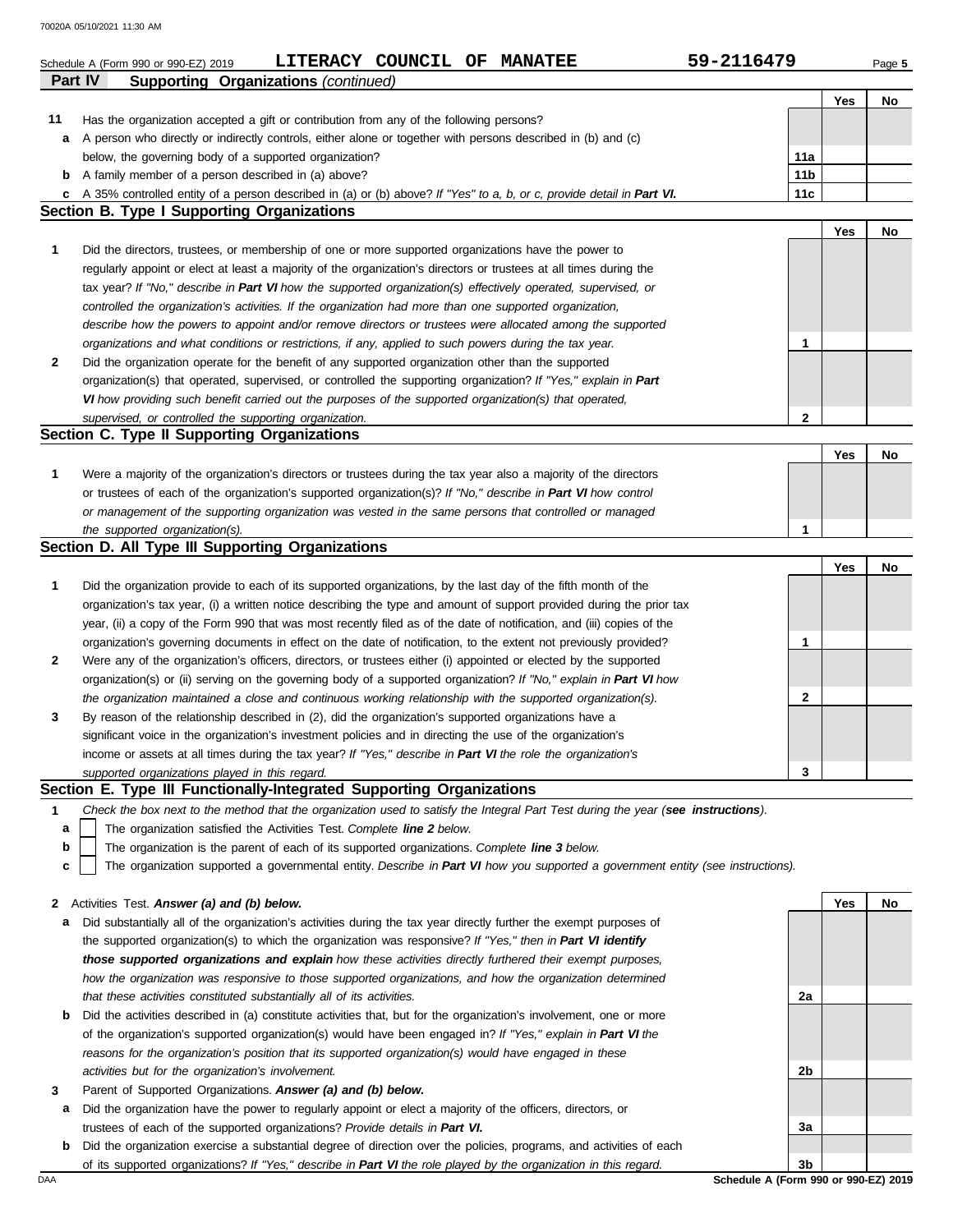|                                                                       | LITERACY COUNCIL OF MANATEE<br>Schedule A (Form 990 or 990-EZ) 2019                                                              |                         | 59-2116479     | Page 6                         |  |  |  |  |  |
|-----------------------------------------------------------------------|----------------------------------------------------------------------------------------------------------------------------------|-------------------------|----------------|--------------------------------|--|--|--|--|--|
| Part V                                                                | Type III Non-Functionally Integrated 509(a)(3) Supporting Organizations                                                          |                         |                |                                |  |  |  |  |  |
| 1                                                                     | Check here if the organization satisfied the Integral Part Test as a qualifying trust on Nov. 20, 1970 (explain in Part VI). See |                         |                |                                |  |  |  |  |  |
|                                                                       | instructions. All other Type III non-functionally integrated supporting organizations must complete Sections A through E.        |                         |                |                                |  |  |  |  |  |
| (B) Current Year<br>Section A - Adjusted Net Income<br>(A) Prior Year |                                                                                                                                  |                         |                |                                |  |  |  |  |  |
|                                                                       |                                                                                                                                  |                         |                | (optional)                     |  |  |  |  |  |
| 1                                                                     | Net short-term capital gain                                                                                                      | 1                       |                |                                |  |  |  |  |  |
| 2                                                                     | Recoveries of prior-year distributions                                                                                           | 2                       |                |                                |  |  |  |  |  |
| 3                                                                     | Other gross income (see instructions)                                                                                            | 3                       |                |                                |  |  |  |  |  |
| 4                                                                     | Add lines 1 through 3.                                                                                                           | 4                       |                |                                |  |  |  |  |  |
| 5                                                                     | Depreciation and depletion                                                                                                       | 5                       |                |                                |  |  |  |  |  |
| 6                                                                     | Portion of operating expenses paid or incurred for production or                                                                 |                         |                |                                |  |  |  |  |  |
|                                                                       | collection of gross income or for management, conservation, or                                                                   |                         |                |                                |  |  |  |  |  |
|                                                                       | maintenance of property held for production of income (see instructions)                                                         | 6                       |                |                                |  |  |  |  |  |
| 7                                                                     | Other expenses (see instructions)                                                                                                | $\overline{7}$          |                |                                |  |  |  |  |  |
| 8                                                                     | <b>Adjusted Net Income</b> (subtract lines 5, 6, and 7 from line 4)                                                              | 8                       |                |                                |  |  |  |  |  |
|                                                                       | <b>Section B - Minimum Asset Amount</b>                                                                                          |                         | (A) Prior Year | (B) Current Year<br>(optional) |  |  |  |  |  |
| 1                                                                     | Aggregate fair market value of all non-exempt-use assets (see                                                                    |                         |                |                                |  |  |  |  |  |
|                                                                       | instructions for short tax year or assets held for part of year):                                                                |                         |                |                                |  |  |  |  |  |
|                                                                       | Average monthly value of securities<br>a                                                                                         | 1a                      |                |                                |  |  |  |  |  |
|                                                                       | Average monthly cash balances<br>b                                                                                               | 1b                      |                |                                |  |  |  |  |  |
|                                                                       | Fair market value of other non-exempt-use assets<br>c                                                                            | 1 <sub>c</sub>          |                |                                |  |  |  |  |  |
|                                                                       | <b>Total</b> (add lines 1a, 1b, and 1c)<br>d                                                                                     | 1 <sub>d</sub>          |                |                                |  |  |  |  |  |
|                                                                       | <b>Discount</b> claimed for blockage or other<br>е                                                                               |                         |                |                                |  |  |  |  |  |
|                                                                       | factors (explain in detail in <b>Part VI)</b> :                                                                                  |                         |                |                                |  |  |  |  |  |
| $\mathbf{2}$                                                          | Acquisition indebtedness applicable to non-exempt-use assets                                                                     | $\mathbf{2}$            |                |                                |  |  |  |  |  |
| 3                                                                     | Subtract line 2 from line 1d.                                                                                                    | 3                       |                |                                |  |  |  |  |  |
| 4                                                                     | Cash deemed held for exempt use. Enter 1-1/2% of line 3 (for greater amount,                                                     |                         |                |                                |  |  |  |  |  |
|                                                                       | see instructions).                                                                                                               | 4                       |                |                                |  |  |  |  |  |
| 5                                                                     | Net value of non-exempt-use assets (subtract line 4 from line 3)                                                                 | 5                       |                |                                |  |  |  |  |  |
| 6                                                                     | Multiply line 5 by .035.                                                                                                         | 6                       |                |                                |  |  |  |  |  |
| 7                                                                     | Recoveries of prior-year distributions                                                                                           | $\overline{\mathbf{r}}$ |                |                                |  |  |  |  |  |
| 8                                                                     | <b>Minimum Asset Amount</b> (add line 7 to line 6)                                                                               | 8                       |                |                                |  |  |  |  |  |
|                                                                       | Section C - Distributable Amount                                                                                                 |                         |                | <b>Current Year</b>            |  |  |  |  |  |
| 1                                                                     | Adjusted net income for prior year (from Section A, line 8, Column A)                                                            | 1                       |                |                                |  |  |  |  |  |
| $\mathbf{2}$                                                          | Enter 85% of line 1.                                                                                                             | $\overline{2}$          |                |                                |  |  |  |  |  |
| 3                                                                     | Minimum asset amount for prior year (from Section B, line 8, Column A)                                                           | 3                       |                |                                |  |  |  |  |  |
| 4                                                                     | Enter greater of line 2 or line 3.                                                                                               | 4                       |                |                                |  |  |  |  |  |
| 5                                                                     | Income tax imposed in prior year                                                                                                 | 5                       |                |                                |  |  |  |  |  |
| 6                                                                     | <b>Distributable Amount.</b> Subtract line 5 from line 4, unless subject to                                                      |                         |                |                                |  |  |  |  |  |
|                                                                       | emergency temporary reduction (see instructions).                                                                                | 6                       |                |                                |  |  |  |  |  |

**7** | Check here if the current year is the organization's first as a non-functionally integrated Type III supporting organization (see instructions).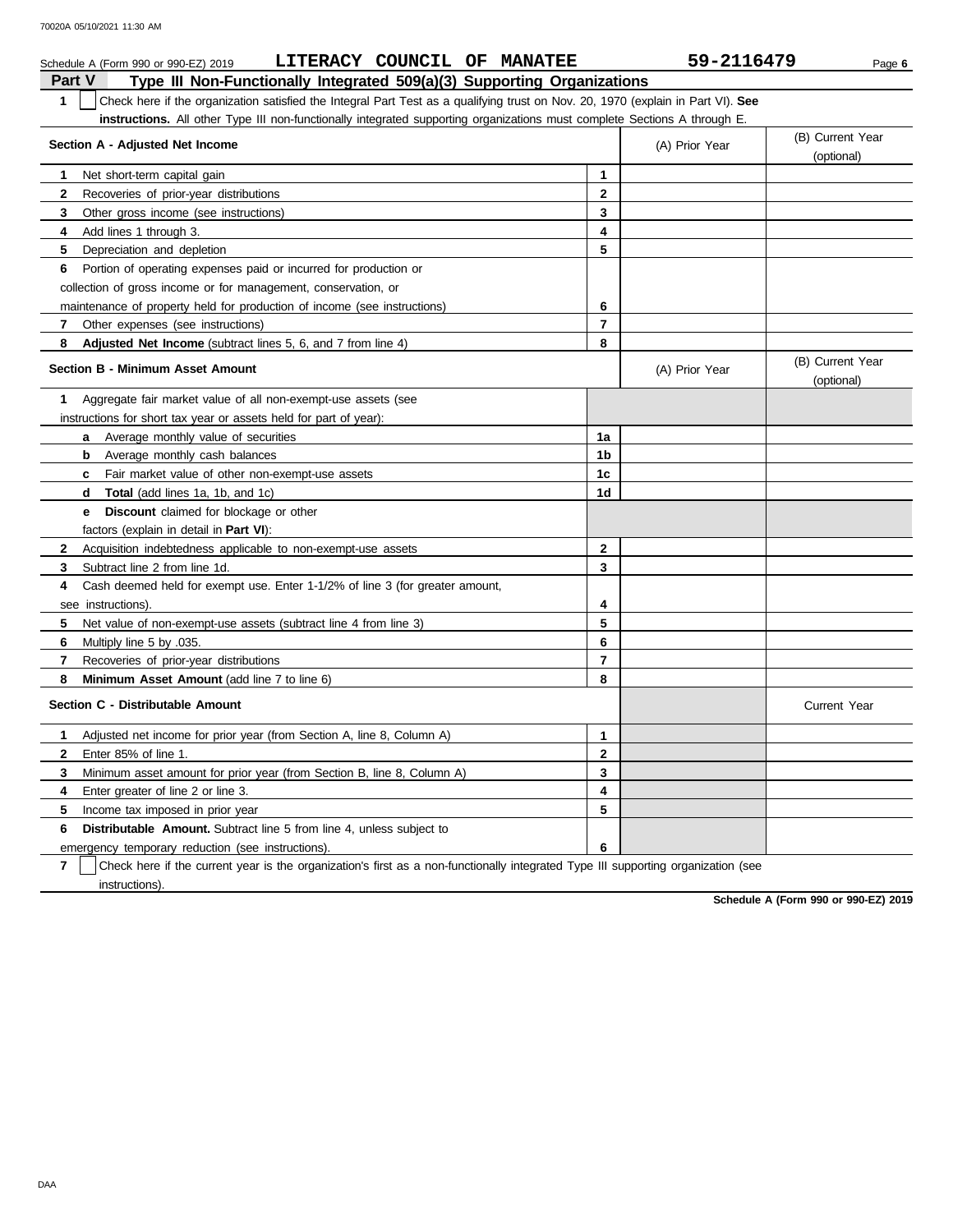| Part V       | LITERACY COUNCIL OF MANATEE<br>Schedule A (Form 990 or 990-EZ) 2019<br>Type III Non-Functionally Integrated 509(a)(3) Supporting Organizations (continued) |                             | 59-2116479                            | Page 7                                  |
|--------------|------------------------------------------------------------------------------------------------------------------------------------------------------------|-----------------------------|---------------------------------------|-----------------------------------------|
|              | <b>Section D - Distributions</b>                                                                                                                           |                             |                                       | <b>Current Year</b>                     |
| 1            | Amounts paid to supported organizations to accomplish exempt purposes                                                                                      |                             |                                       |                                         |
| $\mathbf{2}$ | Amounts paid to perform activity that directly furthers exempt purposes of supported                                                                       |                             |                                       |                                         |
|              | organizations, in excess of income from activity                                                                                                           |                             |                                       |                                         |
| 3            | Administrative expenses paid to accomplish exempt purposes of supported organizations                                                                      |                             |                                       |                                         |
| 4            | Amounts paid to acquire exempt-use assets                                                                                                                  |                             |                                       |                                         |
| 5            | Qualified set-aside amounts (prior IRS approval required)                                                                                                  |                             |                                       |                                         |
| 6            | Other distributions (describe in Part VI). See instructions.                                                                                               |                             |                                       |                                         |
| 7            | <b>Total annual distributions.</b> Add lines 1 through 6.                                                                                                  |                             |                                       |                                         |
| 8            | Distributions to attentive supported organizations to which the organization is responsive                                                                 |                             |                                       |                                         |
|              | (provide details in Part VI). See instructions.                                                                                                            |                             |                                       |                                         |
| 9            | Distributable amount for 2019 from Section C, line 6                                                                                                       |                             |                                       |                                         |
| 10           | Line 8 amount divided by line 9 amount                                                                                                                     |                             |                                       |                                         |
|              |                                                                                                                                                            | (i)                         | (ii)                                  | (iii)                                   |
|              | <b>Section E - Distribution Allocations (see instructions)</b>                                                                                             | <b>Excess Distributions</b> | <b>Underdistributions</b><br>Pre-2019 | <b>Distributable</b><br>Amount for 2019 |
| 1            | Distributable amount for 2019 from Section C, line 6                                                                                                       |                             |                                       |                                         |
| $\mathbf{2}$ | Underdistributions, if any, for years prior to 2019<br>(reasonable cause required-explain in Part VI). See<br>instructions.                                |                             |                                       |                                         |
| 3            |                                                                                                                                                            |                             |                                       |                                         |
|              | Excess distributions carryover, if any, to 2019<br><b>a</b> From 2014                                                                                      |                             |                                       |                                         |
|              |                                                                                                                                                            |                             |                                       |                                         |
|              | <b>b</b> From 2015 <u></u>                                                                                                                                 |                             |                                       |                                         |
|              |                                                                                                                                                            |                             |                                       |                                         |
|              | e From 2018                                                                                                                                                |                             |                                       |                                         |
|              |                                                                                                                                                            |                             |                                       |                                         |
|              | f Total of lines 3a through e                                                                                                                              |                             |                                       |                                         |
|              | g Applied to underdistributions of prior years                                                                                                             |                             |                                       |                                         |
|              | h Applied to 2019 distributable amount                                                                                                                     |                             |                                       |                                         |
| Ĭ.           | Carryover from 2014 not applied (see instructions)                                                                                                         |                             |                                       |                                         |
|              | Remainder. Subtract lines 3q, 3h, and 3i from 3f.                                                                                                          |                             |                                       |                                         |
| 4            | Distributions for 2019 from                                                                                                                                |                             |                                       |                                         |
|              | \$<br>Section D, line 7:                                                                                                                                   |                             |                                       |                                         |
|              | a Applied to underdistributions of prior years                                                                                                             |                             |                                       |                                         |
|              | <b>b</b> Applied to 2019 distributable amount                                                                                                              |                             |                                       |                                         |
|              | c Remainder. Subtract lines 4a and 4b from 4.                                                                                                              |                             |                                       |                                         |
| 5            | Remaining underdistributions for years prior to 2019, if                                                                                                   |                             |                                       |                                         |
|              | any. Subtract lines 3g and 4a from line 2. For result                                                                                                      |                             |                                       |                                         |
|              | greater than zero, explain in Part VI. See instructions.                                                                                                   |                             |                                       |                                         |
| 6            | Remaining underdistributions for 2019. Subtract lines 3h                                                                                                   |                             |                                       |                                         |
|              | and 4b from line 1. For result greater than zero, explain in                                                                                               |                             |                                       |                                         |
|              | Part VI. See instructions.                                                                                                                                 |                             |                                       |                                         |
| 7            | Excess distributions carryover to 2020. Add lines 3j                                                                                                       |                             |                                       |                                         |
|              | and 4c.                                                                                                                                                    |                             |                                       |                                         |
| 8            | Breakdown of line 7:                                                                                                                                       |                             |                                       |                                         |
|              | a Excess from 2015                                                                                                                                         |                             |                                       |                                         |

**Schedule A (Form 990 or 990-EZ) 2019**

**b** Excess from 2016 . . . . . . . . . . . . . . . . . . . . . . . . . . **c** Excess from 2017 . . . . . . . . . . . . . . . . . . . . . . . . . . . **d** Excess from 2018 . . . . . . . . . . . . . . . . . . . . . . . . . . . **e** Excess from 2019 . . . . . . . . . . . . . . . . . . . . . . . . . . .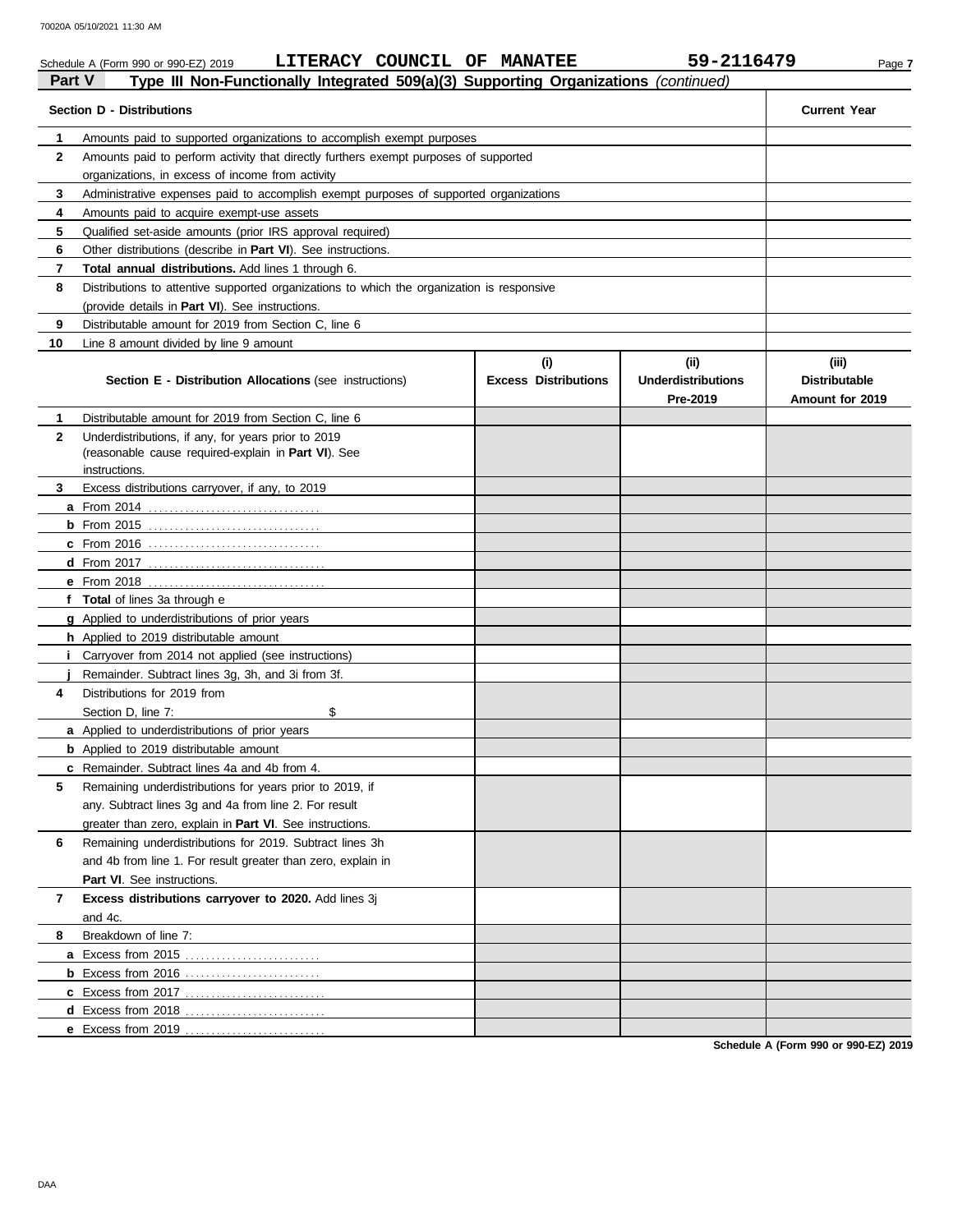|         | Schedule A (Form 990 or 990-EZ) 2019 |                                                                                                | LITERACY COUNCIL OF MANATEE |  | 59-2116479                                                                                                                                                                                                                                                                                                                                                                                                                                                                                | Page 8 |
|---------|--------------------------------------|------------------------------------------------------------------------------------------------|-----------------------------|--|-------------------------------------------------------------------------------------------------------------------------------------------------------------------------------------------------------------------------------------------------------------------------------------------------------------------------------------------------------------------------------------------------------------------------------------------------------------------------------------------|--------|
| Part VI |                                      |                                                                                                |                             |  | Supplemental Information. Provide the explanations required by Part II, line 10; Part II, line 17a or 17b; Part<br>III, line 12; Part IV, Section A, lines 1, 2, 3b, 3c, 4b, 4c, 5a, 6, 9a, 9b, 9c, 11a, 11b, and 11c; Part IV, Section<br>B, lines 1 and 2; Part IV, Section C, line 1; Part IV, Section D, lines 2 and 3; Part IV, Section E, lines 1c, 2a, 2b,<br>3a, and 3b; Part V, line 1; Part V, Section B, line 1e; Part V, Section D, lines 5, 6, and 8; and Part V, Section E, |        |
|         |                                      | lines 2, 5, and 6. Also complete this part for any additional information. (See instructions.) |                             |  |                                                                                                                                                                                                                                                                                                                                                                                                                                                                                           |        |
|         |                                      |                                                                                                |                             |  |                                                                                                                                                                                                                                                                                                                                                                                                                                                                                           |        |
|         |                                      |                                                                                                |                             |  |                                                                                                                                                                                                                                                                                                                                                                                                                                                                                           |        |
|         |                                      |                                                                                                |                             |  |                                                                                                                                                                                                                                                                                                                                                                                                                                                                                           |        |
|         |                                      |                                                                                                |                             |  |                                                                                                                                                                                                                                                                                                                                                                                                                                                                                           |        |
|         |                                      |                                                                                                |                             |  |                                                                                                                                                                                                                                                                                                                                                                                                                                                                                           |        |
|         |                                      |                                                                                                |                             |  |                                                                                                                                                                                                                                                                                                                                                                                                                                                                                           |        |
|         |                                      |                                                                                                |                             |  |                                                                                                                                                                                                                                                                                                                                                                                                                                                                                           |        |
|         |                                      |                                                                                                |                             |  |                                                                                                                                                                                                                                                                                                                                                                                                                                                                                           |        |
|         |                                      |                                                                                                |                             |  |                                                                                                                                                                                                                                                                                                                                                                                                                                                                                           |        |
|         |                                      |                                                                                                |                             |  |                                                                                                                                                                                                                                                                                                                                                                                                                                                                                           |        |
|         |                                      |                                                                                                |                             |  |                                                                                                                                                                                                                                                                                                                                                                                                                                                                                           |        |
|         |                                      |                                                                                                |                             |  |                                                                                                                                                                                                                                                                                                                                                                                                                                                                                           |        |
|         |                                      |                                                                                                |                             |  |                                                                                                                                                                                                                                                                                                                                                                                                                                                                                           |        |
|         |                                      |                                                                                                |                             |  |                                                                                                                                                                                                                                                                                                                                                                                                                                                                                           |        |
|         |                                      |                                                                                                |                             |  |                                                                                                                                                                                                                                                                                                                                                                                                                                                                                           |        |
|         |                                      |                                                                                                |                             |  |                                                                                                                                                                                                                                                                                                                                                                                                                                                                                           |        |
|         |                                      |                                                                                                |                             |  |                                                                                                                                                                                                                                                                                                                                                                                                                                                                                           |        |
|         |                                      |                                                                                                |                             |  |                                                                                                                                                                                                                                                                                                                                                                                                                                                                                           |        |
|         |                                      |                                                                                                |                             |  |                                                                                                                                                                                                                                                                                                                                                                                                                                                                                           |        |
|         |                                      |                                                                                                |                             |  |                                                                                                                                                                                                                                                                                                                                                                                                                                                                                           |        |
|         |                                      |                                                                                                |                             |  |                                                                                                                                                                                                                                                                                                                                                                                                                                                                                           |        |
|         |                                      |                                                                                                |                             |  |                                                                                                                                                                                                                                                                                                                                                                                                                                                                                           |        |
|         |                                      |                                                                                                |                             |  |                                                                                                                                                                                                                                                                                                                                                                                                                                                                                           |        |
|         |                                      |                                                                                                |                             |  |                                                                                                                                                                                                                                                                                                                                                                                                                                                                                           |        |
|         |                                      |                                                                                                |                             |  |                                                                                                                                                                                                                                                                                                                                                                                                                                                                                           |        |
|         |                                      |                                                                                                |                             |  |                                                                                                                                                                                                                                                                                                                                                                                                                                                                                           |        |
|         |                                      |                                                                                                |                             |  |                                                                                                                                                                                                                                                                                                                                                                                                                                                                                           |        |
|         |                                      |                                                                                                |                             |  |                                                                                                                                                                                                                                                                                                                                                                                                                                                                                           |        |
|         |                                      |                                                                                                |                             |  |                                                                                                                                                                                                                                                                                                                                                                                                                                                                                           |        |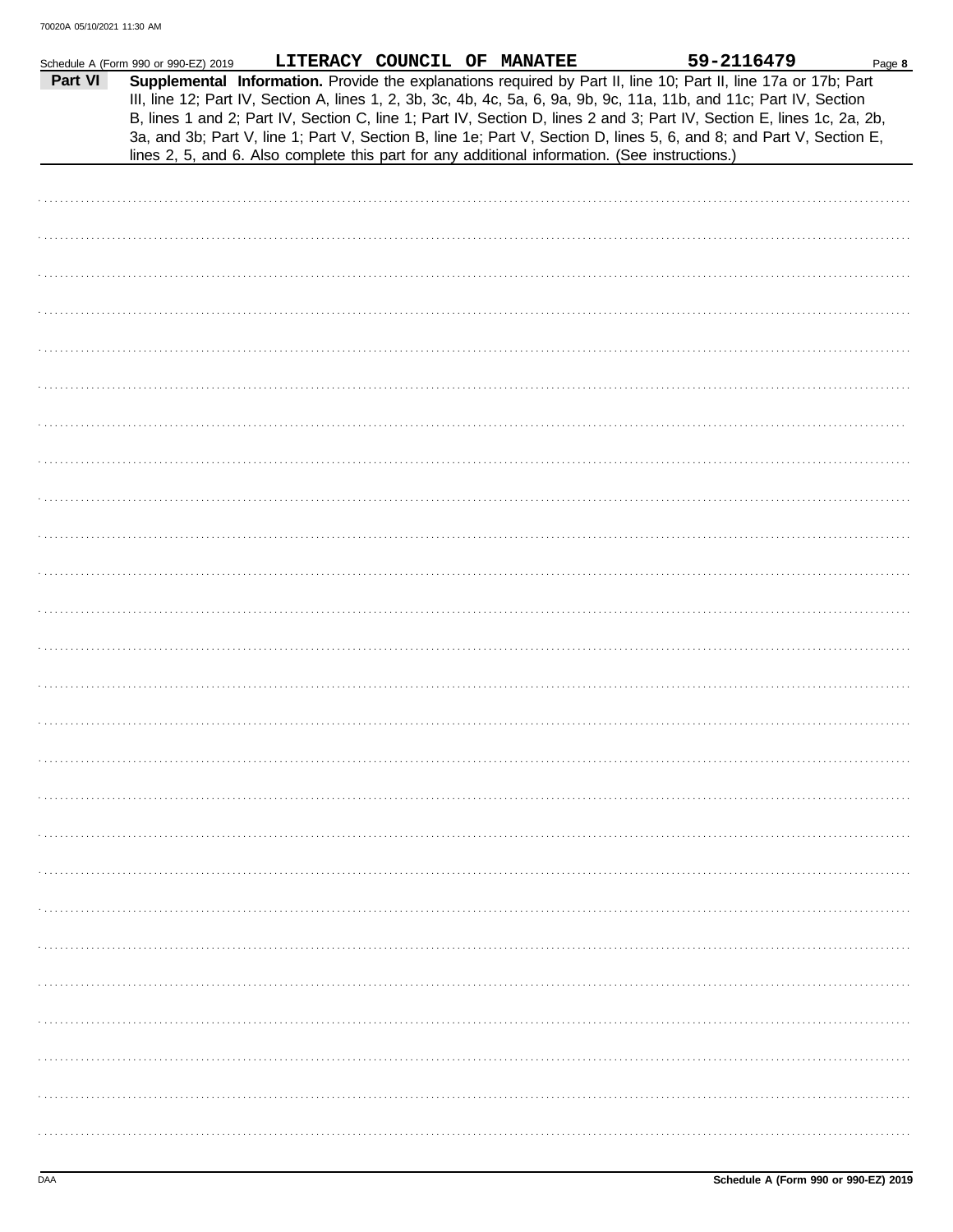| <b>SCHEDULE O</b>                                      | Supplemental Information to Form 990 or 990-EZ                                                                                                                                                                                       |          |                             | OMB No. 1545-0047                             |                                |
|--------------------------------------------------------|--------------------------------------------------------------------------------------------------------------------------------------------------------------------------------------------------------------------------------------|----------|-----------------------------|-----------------------------------------------|--------------------------------|
| (Form 990 or 990-EZ)                                   | Complete to provide information for responses to specific questions on<br>Form 990 or 990-EZ or to provide any additional information.<br>u Attach to Form 990 or 990-EZ.<br>u Go to www.irs.gov/Form990 for the latest information. |          |                             | 2019                                          |                                |
| Department of the Treasury<br>Internal Revenue Service |                                                                                                                                                                                                                                      |          |                             | <b>Open to Public</b><br><b>Inspection</b>    |                                |
| Name of the organization                               | LITERACY COUNCIL OF MANATEE                                                                                                                                                                                                          |          |                             |                                               | Employer identification number |
|                                                        | COUNTY,<br>INC.                                                                                                                                                                                                                      |          |                             | 59-2116479                                    |                                |
|                                                        | FORM 990-EZ, PART I, LINE 16 - OTHER EXPENSES                                                                                                                                                                                        |          |                             |                                               |                                |
| <b>DESCRIPTION</b>                                     |                                                                                                                                                                                                                                      |          | <b>AMOUNT</b>               |                                               |                                |
| <b>EXPENSES</b>                                        |                                                                                                                                                                                                                                      |          |                             |                                               |                                |
| <b>INSURANCE</b>                                       |                                                                                                                                                                                                                                      | \$       | 1,276                       |                                               |                                |
| <b>SUPPLIES</b>                                        |                                                                                                                                                                                                                                      | \$       | 1,273                       |                                               |                                |
| <b>TELEPHONE</b>                                       |                                                                                                                                                                                                                                      | \$       | 1,254                       |                                               |                                |
| <b>PAYROLL</b>                                         | <b>TAXES</b>                                                                                                                                                                                                                         | \$       | 801                         |                                               |                                |
| DUES AND                                               | <b>SUBSCRITPIONS</b>                                                                                                                                                                                                                 | \$       | 99                          |                                               |                                |
| <b>LICENSES</b>                                        | <b>AND FEES</b>                                                                                                                                                                                                                      | \$       | 136                         |                                               |                                |
|                                                        | COMPUTER/INTERNET/WEBSITE                                                                                                                                                                                                            | \$       | 304                         |                                               |                                |
| <b>OTHER</b>                                           | <b>TAXES</b>                                                                                                                                                                                                                         | \$       | 64                          |                                               |                                |
| <b>STAFF</b>                                           | <b>TRAINING</b>                                                                                                                                                                                                                      | \$       | 1,550                       |                                               |                                |
| <b>ANNUAL APPEAL</b>                                   |                                                                                                                                                                                                                                      | \$       | 297                         |                                               |                                |
|                                                        |                                                                                                                                                                                                                                      | TOTAL \$ | 7,054                       |                                               |                                |
|                                                        |                                                                                                                                                                                                                                      |          |                             |                                               |                                |
|                                                        | FORM 990-EZ, PART I, LINE 20 - OTHER CHANGES IN NET ASSETS OR FUND BALANCES                                                                                                                                                          |          |                             |                                               |                                |
| <b>DESCRIPTION</b>                                     |                                                                                                                                                                                                                                      |          |                             | <b>AMOUNT</b>                                 |                                |
| <b>ADJUSTMENTS</b>                                     |                                                                                                                                                                                                                                      |          |                             | \$      60                                    |                                |
|                                                        | FORM 990-EZ, PART II, LINE 24 - OTHER ASSETS                                                                                                                                                                                         |          |                             |                                               |                                |
| <b>DESCRIPTION</b>                                     |                                                                                                                                                                                                                                      |          | BEG. OF YEAR END OF YEAR    |                                               |                                |
|                                                        | INVENTORIES FOR SALE OR USE                                                                                                                                                                                                          |          | $\frac{1}{5}$ 2,728 \$      |                                               | 2,703                          |
|                                                        | OTHER DEPRECIABLE ASSETS                                                                                                                                                                                                             |          | $\frac{1}{5}$ ,065 \$ 6,065 |                                               |                                |
| GIFT CARDS                                             |                                                                                                                                                                                                                                      |          | \$                          | $\begin{array}{c} 0 & \texttt{S} \end{array}$ | 25                             |
|                                                        | MANATEE COMMUNTIY FOUNDATION                                                                                                                                                                                                         |          |                             |                                               | $\frac{1}{5}$ 0 \$ 470         |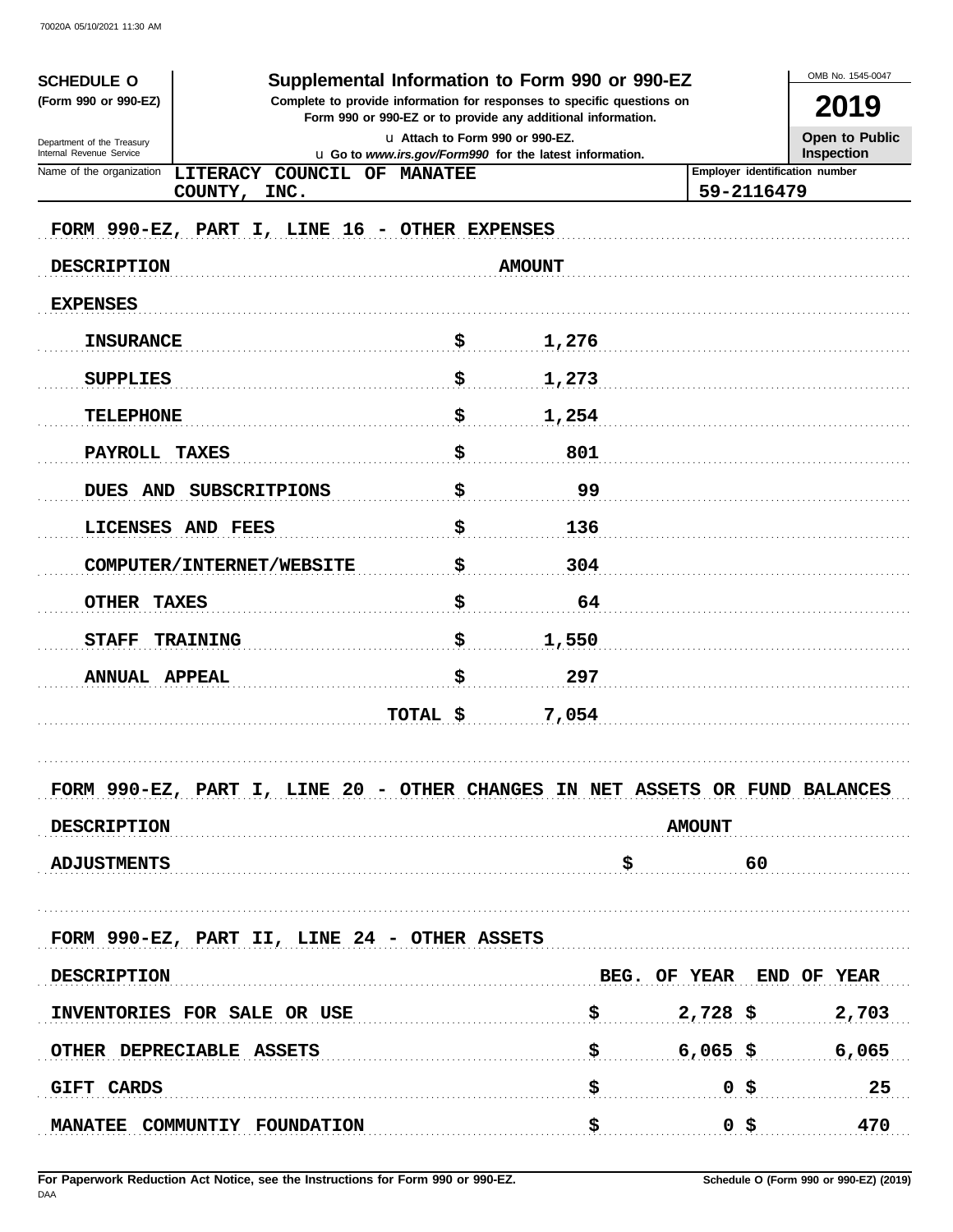| Schedule O (Form 990 or 990-EZ) (2019)            |               |              |            |                                              | Page 2      |  |  |
|---------------------------------------------------|---------------|--------------|------------|----------------------------------------------|-------------|--|--|
| Name of the organization                          |               |              |            | Employer identification number<br>59-2116479 |             |  |  |
| LITERACY COUNCIL OF<br><b>MANATEE</b>             |               |              |            |                                              |             |  |  |
|                                                   | TOTAL \$      |              | $8,793$ \$ |                                              | 9,263       |  |  |
| FORM 990-EZ, PART II, LINE 26 - OTHER LIABILITIES |               |              |            |                                              |             |  |  |
| DESCRIPTION                                       |               | BEG. OF YEAR |            |                                              | END OF YEAR |  |  |
| ACCOUNTS PAYABLE AND ACCRUED EXPENSES             | <u>្ពុ នុ</u> |              | $256$ \$   |                                              | 161         |  |  |
| UNSECURED NOTES AND LOANS PAYABLE                 |               | \$.          |            | 0, 5                                         | 2,100       |  |  |
|                                                   |               |              |            |                                              |             |  |  |
|                                                   |               |              |            |                                              |             |  |  |
|                                                   |               |              |            |                                              |             |  |  |
|                                                   |               |              |            |                                              |             |  |  |
|                                                   |               |              |            |                                              |             |  |  |
|                                                   |               |              |            |                                              |             |  |  |
|                                                   |               |              |            |                                              |             |  |  |
|                                                   |               |              |            |                                              |             |  |  |
|                                                   |               |              |            |                                              |             |  |  |
|                                                   |               |              |            |                                              |             |  |  |
|                                                   |               |              |            |                                              |             |  |  |
|                                                   |               |              |            |                                              |             |  |  |
|                                                   |               |              |            |                                              |             |  |  |
|                                                   |               |              |            |                                              |             |  |  |
|                                                   |               |              |            |                                              |             |  |  |
|                                                   |               |              |            |                                              |             |  |  |
|                                                   |               |              |            |                                              |             |  |  |
|                                                   |               |              |            |                                              |             |  |  |
|                                                   |               |              |            |                                              |             |  |  |
|                                                   |               |              |            |                                              |             |  |  |
|                                                   |               |              |            |                                              |             |  |  |
|                                                   |               |              |            |                                              |             |  |  |

| ובום<br>v.<br>. |  |  |  |
|-----------------|--|--|--|
|-----------------|--|--|--|

Schedule O (Form 990 or 990-EZ) (2019)